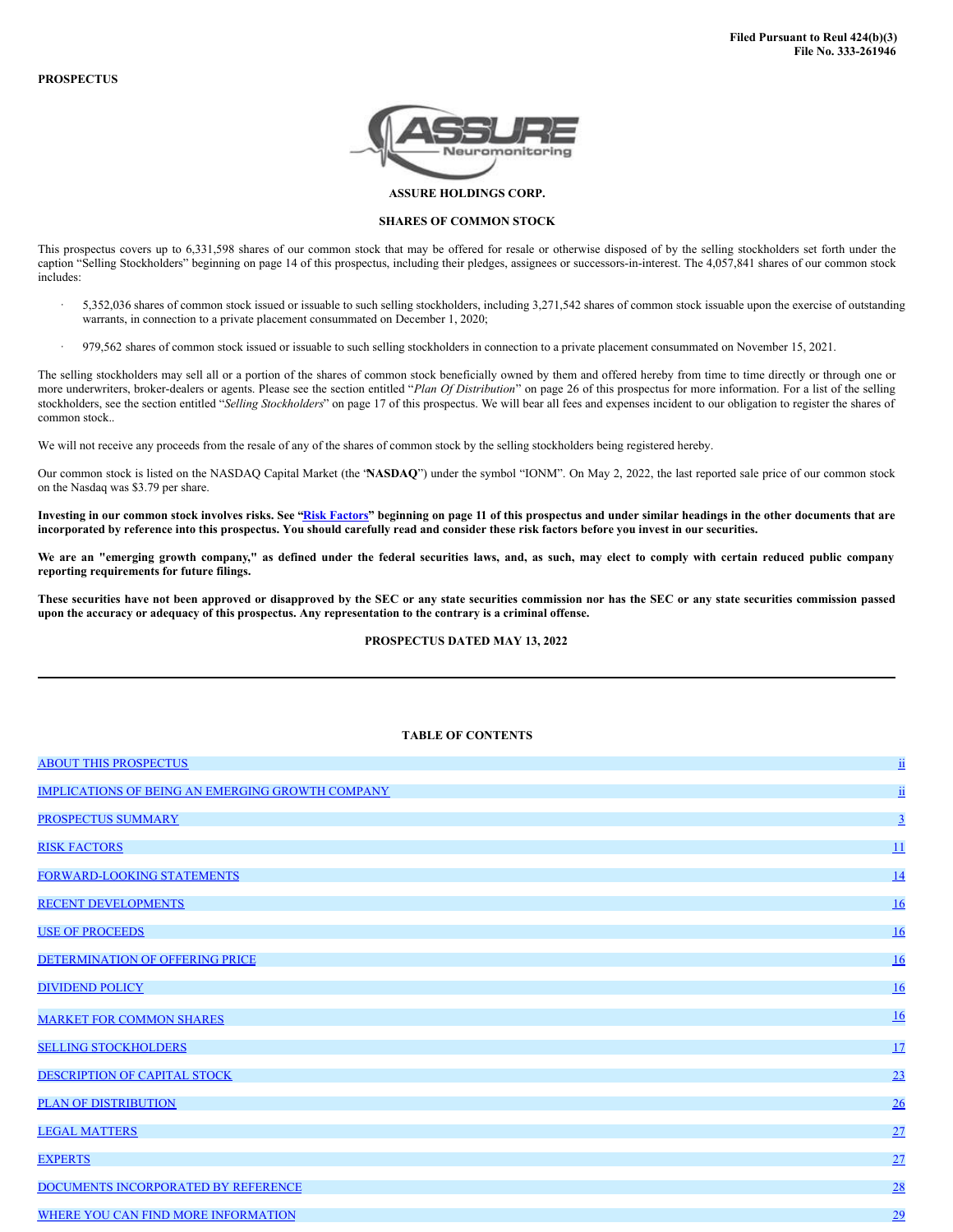## <span id="page-1-0"></span>**ABOUT THIS PROSPECTUS**

The registration statement of which this prospectus forms a part that we have filed with the Securities and Exchange Commission, or SEC, includes and incorporates by reference exhibits that provide more detail of the matters discussed in this prospectus. You should read this prospectus together with the documents incorporated herein by reference under "Documents Incorporated by Reference" and the additional information described below under "Where You Can Find More Information."

You should rely only on the information contained in or incorporated by reference in this prospectus and in any free writing prospectus prepared by or on behalf of us. We have not authorized anyone to provide you with information different from, or in addition to, that contained in or incorporated by reference in this prospectus or any related free writing prospectus. This prospectus is an offer to sell only the securities offered hereby but only under circumstances and in jurisdictions where it is lawful to do so. The information contained in or incorporated by reference in this prospectus is current only as of its date. Our business, financial condition, results **of operations and prospects may have changed since that date.**

We are not offering to sell or seeking offers to purchase these securities in any jurisdiction where the offer or sale is not permitted. We have not done anything that would permit this offering or possession or distribution of this prospectus in any jurisdiction where action for that purpose is required, other than in the United States. Persons outside the United States who come into possession of this prospectus and any free writing prospectus related to this offering in jurisdictions outside the United States are required to inform themselves about and to observe any restrictions relating to this offering and the distribution of this prospectus and any such free writing prospectus applicable to that jurisdiction.

Unless otherwise indicated, any reference to Assure, or as "we", "us", or "our" refers to Assure Holdings Corp. and its consolidated subsidiaries ("Assure" or the "Company").

Unless otherwise specified, all dollar amounts are expressed in United States dollars. All references to "**C\$**" or "**Cdn\$**" refer to Canadian dollars and all references to "**common** shares" and "shares" refer to the common shares in our capital stock, unless otherwise indicated.All references to the number of common shares and price per common **share have been adjusted to reflect the five-for-one reverse stock split effectuated during September 2021.**

Assure Holdings Corp., the Assure logo and other trademarks or service marks of Assure appearing in this prospectus are the property of Assure or its subsidiaries. Trade names, trademarks and service marks of other companies appearing in this prospectus are the property of their respective holders.

## <span id="page-1-1"></span>**IMPLICATIONS OF BEING AN EMERGING GROWTH COMPANY**

As a company with less than \$1.07 billion in revenue during our most recently completed fiscal year, we qualify as an "*emerging growth company*" as defined in Section 2(a) of the Securities Act, as modified by the JOBS Act. As an emerging growth company, we may take advantage of specified reduced disclosure and other exemptions from requirements that are otherwise applicable to public companies that are not emerging growth companies. These provisions include:

- reduced disclosure about our executive compensation arrangements;
- exemptions from non-binding shareholder advisory votes on executive compensation or golden parachute arrangements; and
- exemption from the auditor attestation requirement in the assessment of our internal control over financial reporting.

We may, and intend to, take advantage of these exemptions for up to five years or such earlier time that we are no longer an emerging growth company. We would cease to be an emerging growth company if we have more than \$1.07 billion in annual revenues as of the end of a fiscal year, if we are deemed to be a large-accelerated filer under the rules of the SEC or if we issue more than \$1.0 billion of non-convertible debt over a three-year period.

## ii

#### <span id="page-1-2"></span>**PROSPECTUS SUMMARY**

The following highlights certain information contained elsewhere in this prospectus. It does not contain all the details concerning the Offering, including information that may be important to you. You should carefully review this entire prospectus including the section entitled "Risk Factors" and documents, including financial statements incorporated herein by reference. See "Documents Incorporated by Reference" and "Where You Can Find More Information."

**Our Business**

*Overview*

Assure is a best-in-class provider of outsourced Intraoperative Neurophysiological Monitoring ("IONM") and an emerging provider of remote neurology services. The Company delivers a turnkey suite of clinical and operational services to support surgeons and medical facilities during invasive procedures. IONM has been well established as a standard of care and risk mitigation tool for various surgical verticals such as neurosurgery, spine, cardiovascular, orthopedic, ear, nose, and throat ("ENT"), and other surgical procures that place the nervous system at risk. Accredited by The Joint Commission, Assure's mission is to provide exceptional surgical care and help make invasive surgeries safer. Our strategy focuses on utilizing best of class personnel and partners to deliver outcomes that are beneficial to all stakeholders including patients, surgeons, hospitals, insurers, and shareholders.

During each procedure, Assure provides two types of services, the Technical Component and Professional Component of IONM. Our in-house Interoperative Neurophysiologists ("INP") provide Technical Component IONM services from the operating room throughout the procedure, while the telehealth-oriented supervising practitioners provide a level of redundancy and risk mitigation in support of the onsite INPs and surgical team. In addition, Assure offers a comprehensive suite of IONM services, including scheduling the INP and supervising practitioner, real time monitoring, patient advocacy and subsequent billing and collecting for services provided.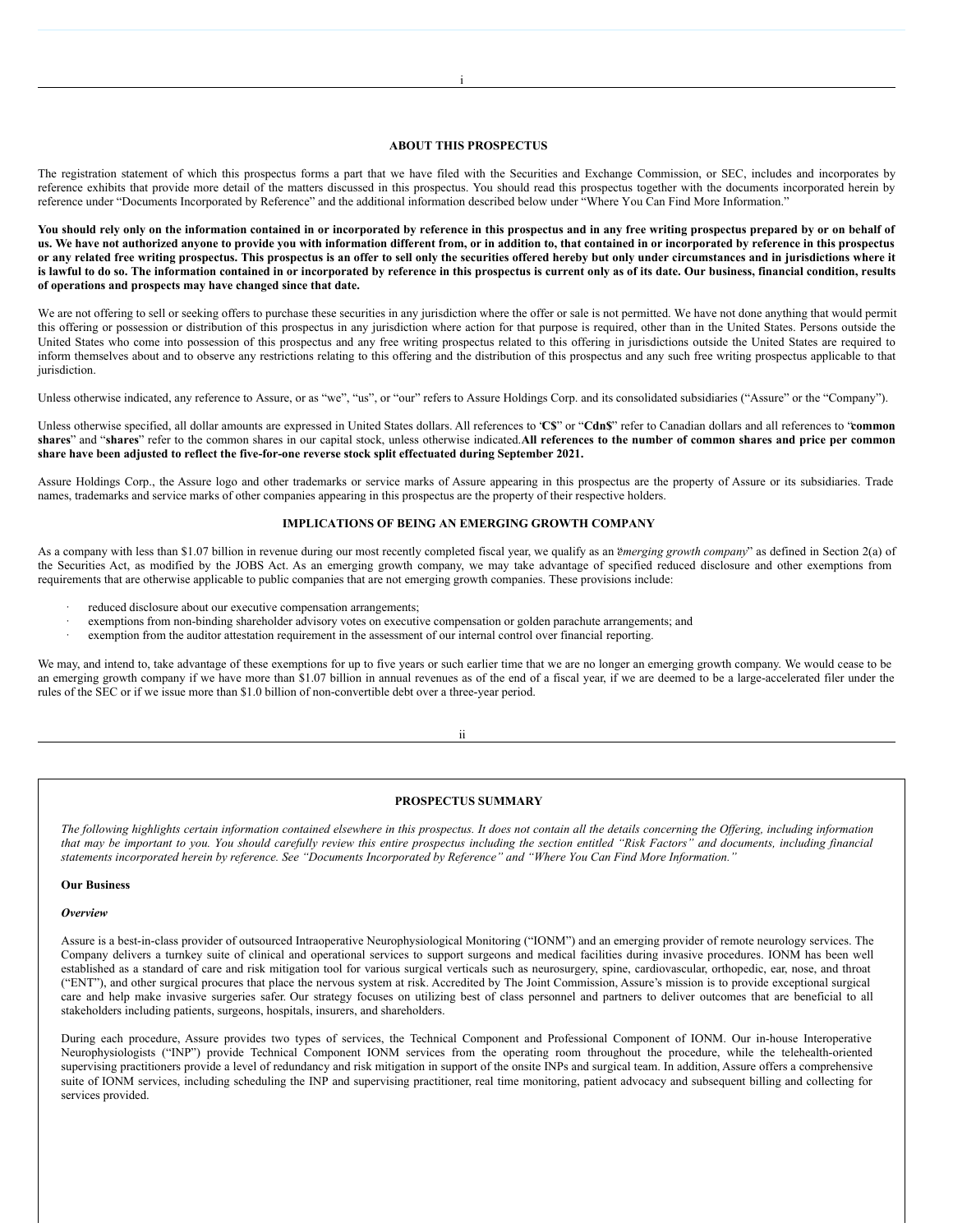

Historically, the foundation of Assure's business has been providing the Technical Component of IONM via our INP staff. We employ highly trained INPs, which provide a direct point of contact in the operating room during the surgeries to relay critical information to the surgical team. In our one-to-one model, Assure pairs a surgeon with a team of INPs to promote a level of familiarity, comfort and efficiency between the surgeon and the INP. Each INP has the ability to handle approximately 200 cases annually. Our INPs monitor the surgical procedure using state of the art, commercially available, diagnostic medical equipment. Assure INP's are certified by a third-party accreditation agency. The success of our service depends upon the timely and successful interpretation of the data signals by our INPs and thereafter to quickly determine if there is a deficiency and the surgical intervention required to positively impact the patient and surgery. Employing this model, Assure has rapidly expanded its operational footprint from a home base in Colorado and increased its number of managed cases from approximately 1,600 in 2017 to approximately 17,400 in 2021.

3



Beginning in the second quarter of 2021, Assure began executing on its long-term vertical integration plan by expanding into remote neurology services As a result, Assure began delivering remote neurology services in support of the surgical team and INPs rather than exclusively relying on third- party supervising practitioners as it had previously. Assure is transitioning the Professional Component of its IONM service offering. We currently have supervising practitioners employed and working with surgical teams and our INPs from remote locations. They are utilizing equipment and training to monitor electroencephalographic ("EEG") and electromyography ("EMG") and a number of complex modalities during surgical procedures to pre-emptively notify the underlying surgeon of any nerve related issues that are identified.

Remote neurology services is a one-to-many model, and as a result, has a different financial profile than the Technical Component. Supervising practitioners provide remote neurology services from an off-site location and maintain the ability to manage multiple cases simultaneously. As a result, each supervising practitioner has the ability to handle 2,500 or more cases annually. Patient volume for Assure supervising practitioners are plentiful as they are simply consuming the managed cases created by our INPs performing the Technical Component of IONM. In 2021, Assure performed 17,436 total managed cases including managing approximately 2,100 remote neurology cases. The number of remote neurology managed cases is expected to expand significantly as our supervising practitioners' ramp-up and more are added to the team.

Bringing the Professional Component of IONM in-house generates a number of positives for Assure. First, we will be able to oversee quality of service for providing remote neurology services. This commitment to quality supports our efforts to sign new in-network agreements with insurance payors and facility-wide agreements with hospitals. Second, by bringing the remote neurology function in-house, we are able to significantly reduce cost of delivery, allowing the Company to improve our profitability on every case we perform. Our objective is to cut the cost of delivery for remote neurology services by 50% going forward. Additional scale will serve as a catalyst for margin expansion in the future. Third, for most of the cases we perform, remote neurology services represent the creation of a new revenue stream. Fourth, providing remote neurology services for IONM creates opportunities in adjacent markets where similar remote neurology services are utilized. The shift to providing remote neurology ourselves was straightforward. We had already built the platform and maintained the patient volume. Insourcing this process is simply a matter of replacing contractors with Assure supervising practitioners to service this volume. The result will be higher margins, a new revenue stream and turning cash over more quickly.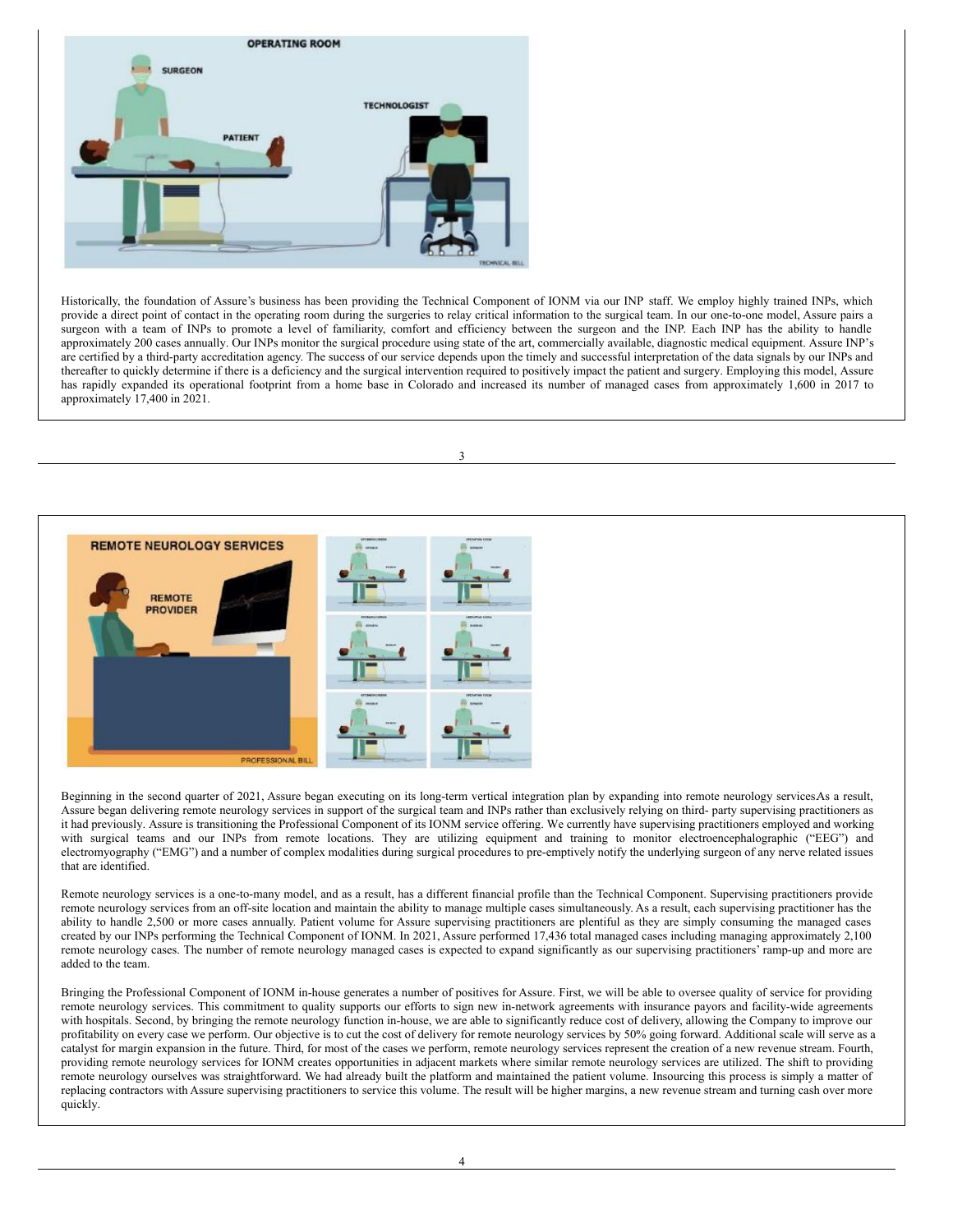Collectively, support from Assure's high quality Technical and Professional IONM services results in decreased hospital and surgeon liability, abbreviated patient stays, fewer readmissions, reduced hospital costs, enhanced overall patient satisfaction and the efficient achievement of better clinical outcomes.



Over the past two years Assure has built a platform to support our future growth and development. The attributes of our platform detailed in the graphic above include: maintaining exceptional clinical operations, automating our revenue cycle management function and collecting cash faster, boosting managed care through the signing of in-network agreements with insurance payors, minimizing operational bottlenecks, particularly around onboarding and credentialing, instituting an ongoing training and development program for clinical staff to ensure we maintain industry-leading skills and performance, and successful execution on an M&A strategy in a highly fragmented market that has led to three accretive transactions over the past two years. This platform was built with the intent of having these key functional areas support IONM in our key surgical verticals including: spine, neurosurgery, vascular, ENT and orthopedic. As we transition to becoming a provider of remote neurology services, we believe our expertise in IONM will assist us in entering adjacent markets in which Assure supervising practitioners can also provide patient services. We expect to begin providing services in new verticals including EEG, epilepsy, sleep study and stroke by leveraging key competencies we have built over the past two years.

In 2021, Assure provided IONM services for approximately 258 surgeons in 150 hospitals and surgery centers (which we refer to as "Procedure Facilities") located in: Colorado, Texas, Louisiana, Pennsylvania, Michigan, South Carolina, Arizona, Kansas, Missouri, Nebraska, Nevada and Utah. Our continued organic geographic expansion initiatives, including facility-wide outsourcing agreements with medical facilities and hospital networks, potential for selective acquisitions, and the extension of our platform into remote neurology services, is expected to generate substantial growth opportunities going forward.

Clinical leadership, surgeon support and patient care are Assure's cornerstones. We make substantial ongoing investments in our training and development of clinical staff and have created a fellowship program to rigorously train new INPs to cost-effectively join the Assure team. In addition, we have partnered with the internationally renowned Texas Back Institute on clinical research relating to IONM safety and efficacy. Isador Lieberman, M.D., the president and director of the scoliosis and spine tumor program at the Texas Back Institute, is a member of Assure's Medical Advisory Committee.

### *Our Strategy*

Our strategy is to build a telehealth remote neurology services company with exceptional capabilities in IONM and numerous adjacent markets

We have a history of providing industry-leading IONM services with an emphasis on clinical excellence and patient well-being, and we are in the midst of a significant transformation to position ourselves for growth. With our focus on execution and providing a high level of patient care, we are transforming from being a provider of the Technical Component of IONM utilizing a one-to-one model of INPs in the operating room to a business that also provides the Professional Component of IONM via off-site remote neurology services in a far more scalable one-to-many model. The next step in our development will be expanding into adjacent remote neurology markets while utilizing the same platform and employees. This will extend our reach and redefine our position in the industry. We are thoughtfully deploying capital and focusing our investment in high potential growth initiatives including: organically expanding into new states, growing our remote neurology platform, signing new IONM outsourcing agreements with hospitals and medical facilities, as well as opportunistic M&A. In addition, we are investing to make our revenue cycle management function more automated, improving the velocity of our cash collections. The data and analytics-driven Company we are building will play a bigger role in the success of our key stakeholder groups: surgeons, hospitals, insurance companies and patients, and in turn deliver attractive returns to our stockholders.

5

#### *Our Responsibilities*

Assure offers a turnkey full suite of IONM services including scheduling of the INP and supervising practitioner, real time monitoring and subsequent billing for services provided.

Prior to a patient's procedure, Assure will coordinate with the surgeon's office to obtain the necessary information and documentation to provide IONM services, such as the patients' insurance information, patients' demographic information and office/clinic notes. We provide educational materials to the surgeons office for inclusion in each surgical patient's pre-operative packets to educate and provide comfort to the patient about IONM services. Prior to the surgery, an Assure patient advocate connects with the patient to explain our role during the surgery, the benefits of IONM and billing issues that may affect the patient. Assure's INP will arrive at the hospital with an IONM unit and disposable supplies and electrodes. The INP meets with the patient to explain their role during the surgery, discuss the patients' pertinent past medical history, explain the risks and benefits associated with IONM and have the patient sign consenting forms for IONM to be utilized on their procedure.

All IONM procedures include both technical services (performed by INPs) and professional services (performed by supervising practitioners).During the surgery, the INP will continuously monitor the functional integrity of the peripheral or central nervous system by recording, troubleshooting, documenting and communicating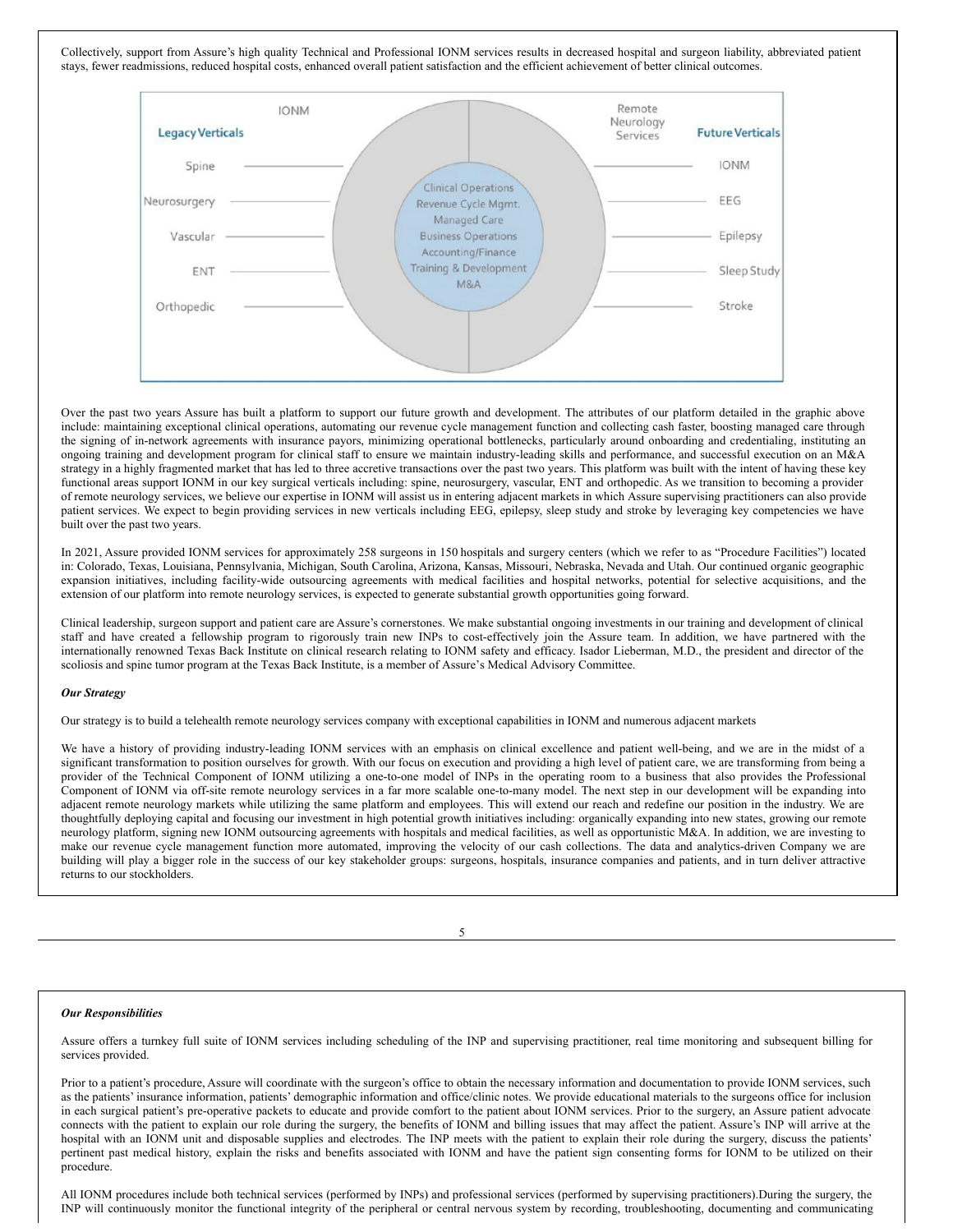activity arising from the brain, spinal cord, peripheral nerves, somatosensory or motor nerve systems using the IONM unit provided by Assure and communicating results in real-time to the surgeon. The INP and surgeon are supported by an off-site supervising practitioner providing remote neurology oversight services. The supervising practitioner also monitors the functional integrity of the peripheral or central nervous system throughout the procedure communicating in real-time with the surgeon and INP throughout the process. In some cases (and increasingly), remote neurology services are performed directly by Assure's supervising practitioners. In other instances, these services are provided by and through subsidiaries, which owns interest in entities that either directly perform the Professional Component through third party contracted neurologists or oversight reading physicians.

## *Assure Interoperative Neurophysiologists*

Assure currently employs specialized IONM INPs that are board certified CNIM or board eligible CNIM by ABRET. ABRET seeks to encourage, establish and maintain standards of clinical EEG, Evoked Potential Technology, and Neurophysiologic Intraoperative and long-term monitoring, by offering credentialing exams to evaluate the skills and knowledge of technologists, and by supporting lab accreditation.

Assure has developed an Intraoperative Neurophysiologist Fellowship program. This Fellowship program trains new INPs from start to board certification, allowing for consistently high caliber well trained professional INPs for placement into emerging and growing markets. Training and developing our own talent pool allow for more flexible scalability.

## *Assure Supervising Practitioners*

Assure currently employ supervising practitioners performing remote neurology services. These physicians are highly trained and are specialized in providing off-site tele neurology services. Multiple Assure supervising practitioners have already received the training necessary to provide remote neurology services in targeted expansion markets including EEG.

6

### *Commercial Insurance*

Following the procedure, assuming the patient has health care insurance under a commercial health care policy, we will invoice the insurance company directly for IONM services. The invoice provided to the insurance company will detail each modality monitored by the INP for the neural protection of the patient during the procedure. After we have submitted the claim to the private insurance company, our patient advocate will contact the patient to further explain the details on the explanation of benefits insurance form and to ensure the patient was satisfied with the level of service provided by us.

### *Facility Billing*

In the event a patient is uninsured or has insurance coverage under a government health care policy (Medicare, Medicaid, Tricare or Veterans Administration) the facility where the procedure took place will be billed for the IONM services for the patient, as agreed to in each facility service contract.

### *Hospital Agreements*

Assure Neuromonitoring must enter into a contracted services agreement with each procedure facility it provides IONM services prior to initiating IONM services. The purpose of these agreements is to ensure that Assure provides its services in accordance with all regulatory and accreditation standards, including those requirements imposed by The Joint Commission, the Centers for Medicare and Medicaid Services and all applicable federal, state and local laws.

Pursuant to these agreements, Assure Neuromonitoring has agreed to provide IONM services and shall ensure the real-time interpretation of such monitoring to patients.

Each INP is required to be approved and decreed privileges to practice IONM by each of the contracted facilities. All INP who are performing onsite monitoring must be certified or board eligible from one of the following organizations (i) American Board of Neurophysiologic Monitoring; (ii) American Board of Electrodiagnostic Technologists; or (iii) ABRET.

### *Payment for services, revenue mix and seasonality*

Over half of Assure's patients commonly have commercial health insurance coverage ("Commercial Payor") and we are compensated via their health insurance plan. Assure's commercial insurance patients represent the significant majority of our revenue and profit margin. We produce separate bills for the Technical Component and the Professional Component of the IONM services we perform. The remainder of our patients, who do not have commercial insurance coverage, compensate us via hospital agreements. Regardless of type of payment and whether the patient has commercial insurance coverage, Assure provides the same high level of service and quality of care.

The majority of our commercial payors are billed out-of-network and we negotiate payment for each claim. The remainder of commercial payors utilize a contracted rate. The majority of contracted rates are via indirect agreements with third-party organizations or related entities of the commercial payor with a smaller portion in direct agreements with contracted rates.

We bill, collect and keep 100% of the revenue associated with the Technical Component of the services we provide. For the Professional Component, when the supervising practitioner is an Assure employee or where we 100% own the entity managing the procedure the Company bills, collects and keeps 100% of the revenue. In instances in which the Professional Component are provided via Managed Service Agreements ("MSAs") with surgeons or through agreements with Professional Entities ("PEs"), we engage in a revenue share based on percent of revenue and net income.

In addition, the surgical segment of the health care industry tends to be impacted by seasonality due to the nature of most benefit plans resetting on a calendar year basis. As patients utilize and reduce their remaining deductible throughout the year, we typically see an increase in volume throughout the year with the biggest impact coming in the fourth quarter. Historically, our annual revenues are overweighted in the fourth quarter.

7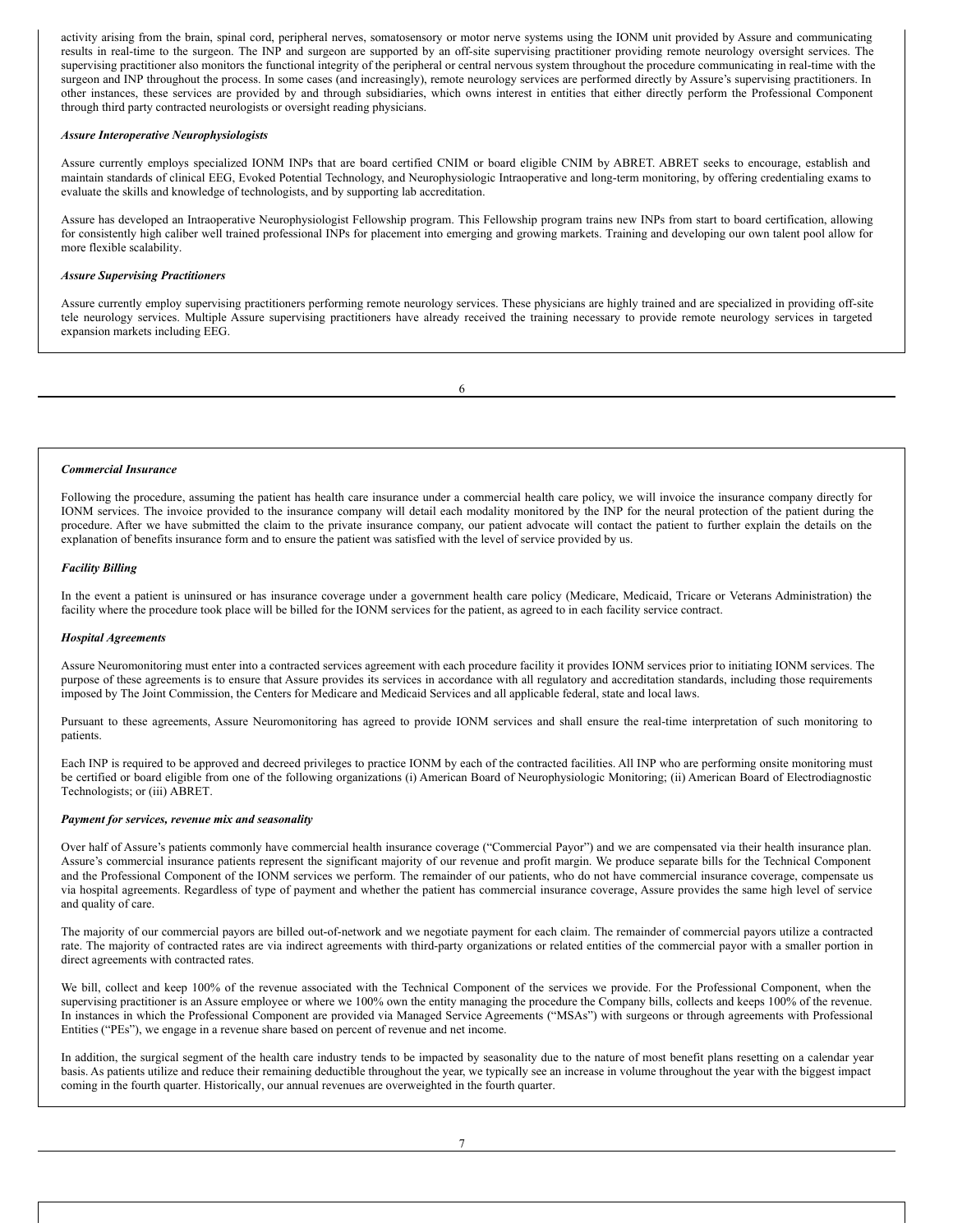Seasonality impacts our revenue mix for similar reasons. As patients with commercial insurance utilize and reduce their remaining deductible throughout the year, we typically see an increase in volume with the biggest impact coming in the fourth quarter. Historically, our revenue mix is relatively overweighted to patients with commercial insurance in the second half of the year and to patients with government insurance in the first half of the year.

### *Impact of the Covid-19 Pandemic*

Our business and results of operations have been, and continues to be, adversely affected by the global COVID-19 pandemic and related events and we expect its impact to continue. Although a significant portion of our anticipated revenue for 2022 is derived from fixed-fee and minimum-guarantee arrangements, primarily from large, well-capitalized customers which we believe somewhat mitigates the risks to our business, our per-unit and variable-fee based revenue will continue to be susceptible to the volatility, supply chain disruptions, microchip shortages and potential market downturns induced by the COVID-19 pandemic. See "Item 7. Management's Discussion and Analysis of Financial Condition and Results of Operations" for a more detailed discussion of the impact of COVID-19 on our operations

### **Corporate Development**

### *Assure Holdings Corp.*

Assure Holdings Corp., formerly Montreux Capital Corp, a Canadian Capital Pool Company ("Montreux"), was formed under the British Columbia Business Corporations Act in British Columbia, Canada on September 24, 2007, is a Nevada corporation, existing under the laws of the State of Nevada pursuant to its Articles of Domestication filed with the Nevada Secretary of State on May 15, 2017. A Canadian Capital Pool Company is a special purpose acquisition company organized for the purposes of completing acquisition transactions, known as "qualifying transactions," with operating companies for the purposes of taking the operating companies public in Canada. Qualifying transactions are subject to Canadian securities laws and exchange listing requirements.

### *Assure Holdings, Inc.*

Our direct subsidiary is Assure Holdings, Inc., a Colorado corporation, formed under the laws of the State of Colorado on November 7, 2016. Assure Holdings, Inc. became a wholly owned subsidiary of Assure Holdings Corp. on May 15, 2017 when Assure Holdings Inc. and its shareholders and Montreux and its shareholders entered into a Share Exchange Agreement pursuant to which the shareholders of Assure Holdings, Inc. received shares of Montreux as consideration for their assignment of their shares in Assure Holdings, Inc. to Montreux in the "Qualifying Transaction" under the rules of the TSX Venture Exchange ("TSX-V"). One of the primary objectives of the Qualifying Transactions was to facilitate our going public and listing on the TSX-V.

Assure Holdings, Inc. is the sole member of Assure Neuromonitoring, LLC ("Assure Neuromonitoring"), a Colorado limited liability company formed under the laws of the state of Colorado on August 25, 2015. Prior to the Qualifying Transaction, Preston Parsons owned a controlling ownership interest in Assure Neuromonitoring. Upon closing of the Qualifying Transaction, Preston Parsons was appointed as a member of the Board of Directors and Chief Executive Officer and held a controlling interest in Assure Holdings Corp. On May 15, 2018, Mr. Parsons resigned as Chief Executive Officer and was appointed as Founder. Mr. Parsons continues to serve as a member of the Board of Directors of Assure Holdings Corp. and is employed by the entity to focus on growth initiatives. Assure Neuromonitoring became a wholly owned subsidiary of Assure Holdings, Inc. on November 7, 2016, when its members assigned their interest in Assure Neuromonitoring to Assure Holdings, Inc. for shares of Assure Holdings, Inc.

Assure Holdings, Inc. is the sole member of Assure Networks, LLC ("Assure Networks"), a Colorado limited liability company formed under the laws of the state of Colorado on November 2, 2016. Prior to the Reorganization and Qualifying Transaction, Preston Parsons owned a controlling ownership interest in Assure Networks. Assure Networks became a wholly owned subsidiary of Assure Holdings, Inc. on November 7, 2016, when its members assigned their interest in Assure Networks to Assure Holdings, Inc. for shares of Assure Holdings, Inc.

8

Assure Holdings, Inc. is the sole member of Assure Equipment Leasing, LLC ("Assure Equipment Leasing"), a Colorado limited liability company formed under the laws of the state of Colorado on April 20, 2020.

### **Our Common Stock**

Our common stock is listed on the NASDAQ under the symbol "IONM".

## **Available Information**

Our executive office address is 7887 E. Belleview Ave., Suite 500, Englewood, Colorado 80111. The telephone number for our executive office is (720) 287-3093.

We make available, free of charge, on or through our Internet website, at www.assureneuromonitoring.com, our annual reports on Form 10-K, our quarterly reports on Form 10-Q and our current reports on Form 8-K and amendments to those reports filed or furnished pursuant to Section 13(a) or 15(d) of the Exchange Act. Our Internet website and the information contained therein or connected thereto are not intended to be, and are not, incorporated into this prospectus.

9

| <b>THE OFFERING</b>                             |                                                               |  |  |  |
|-------------------------------------------------|---------------------------------------------------------------|--|--|--|
| Shares offered by the selling stockholders:     | 6,331,598 shares of common stock of Assure, par value \$0.001 |  |  |  |
| Offering Price:                                 | Determined at the time of sale by the selling stockholders    |  |  |  |
| Common stock outstanding prior to the offering: | 12,919,666 shares of common stock $(1)$                       |  |  |  |
| Common stock outstanding after the offering:    | 16,191,208 shares of common stock <sup>(1)</sup>              |  |  |  |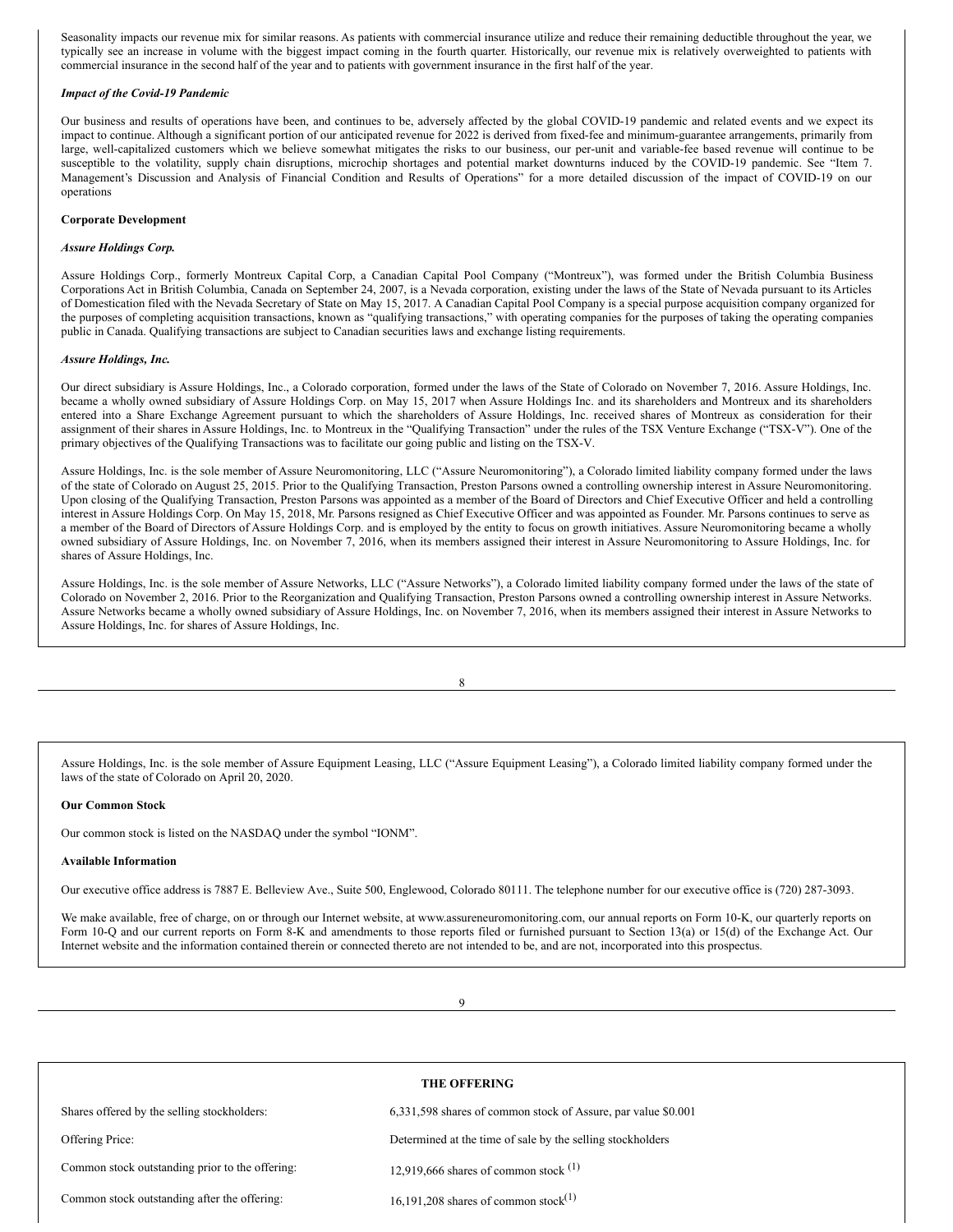| Use of Proceeds:                                                                              | We will not receive any proceeds from the sale of the shares by selling stockholders covered by this<br>prospectus. We may receive proceeds upon the exercise of warrants for 3,271,542 shares registered<br>for resale hereunder, which we will use for working capital purposes and general corporate expenses.            |
|-----------------------------------------------------------------------------------------------|------------------------------------------------------------------------------------------------------------------------------------------------------------------------------------------------------------------------------------------------------------------------------------------------------------------------------|
| Listing of Common Stock:                                                                      | Our common stock is listed on the NASDAQ Capital Market (the "NASDAQ") under the symbol<br>"IONM.                                                                                                                                                                                                                            |
| Dividend policy:                                                                              | We currently intend to retain any future earnings to fund the development and growth of our<br>business. Therefore, we do not currently anticipate paying cash dividends on our common stock.                                                                                                                                |
| <b>Risk Factors:</b>                                                                          | An investment in our company is highly speculative and involves a significant degree of risk. See<br>"Risk Factors" on page 11 of this prospectus and other information included in this prospectus for a<br>discussion of factors you should carefully consider before deciding to invest in shares of our<br>common stock. |
| (1)<br>common stock outstanding after this offering excludes the following as of May 2, 2022: | The number of shares of common stock shown above to be outstanding is based on the 12,919,666 shares outstanding as of May 2, 2022 and, for the common<br>stock outstanding after the offering assumes issuance of 3,271,542 shares registered for resale hereunder upon exercise of warrants. The number of shares of       |
|                                                                                               | 668,464 shares of common stock issuable upon the exercise of warrants outstanding at a weighted average exercise price of \$4.49 per share;                                                                                                                                                                                  |

- 
- 1,187,800 shares of common stock issuable upon the exercise of outstanding stock options with an average weighted exercise price of \$5.56; and
- 1,744,068 shares of common stock issuable upon conversion of convertible notes.

10

## <span id="page-6-0"></span>**RISK FACTORS**

An investment in our common stock involves a high degree of risk. You should carefully consider the risks described below and discussed under the section captioned "Risk Factors" contained in our annual report on [Form](https://www.sec.gov/ix?doc=/Archives/edgar/data/1798270/000155837022003471/ionm-20211231x10k.htm) 10-K for the fiscal years ended December 31, 2021 and 2020, which reports are incorporated by reference in this prospectus, together with all of the other information included in this prospectus or incorporated by reference herein, including any documents subsequently filed and incorporated by reference, before making an investment decision with regard to our securities. See "Documents Incorporated by Reference" and "Where You Can Find More Information" *below.*

The statements contained in this prospectus that are not historic facts are forward-looking statements that are subject to risks and uncertainties that could cause actual results to differ materially from those set forth in or implied by forward-looking statements. If any of the following risks actually occurs, our business, financial condition or results of  $o$ *perations could* suffer.

## **Summary of Risk Factors**

The following is a short description of the risks and uncertainties you should carefully consider in evaluating our business and us which are more fully described in our transition report on Form 10-K for the fiscal years ended December 31, 2021 and 2020, which reports are incorporated by reference in this prospectus. The factors listed below and in the transition report and quarterly report, represent certain important factors that we believe could cause our business results to differ. These factors are not intended to represent a complete list of the general or specific risks that may affect us. It should be recognized that other risks may be significant, presently or in the future, and the risks set forth below may affect us to a greater extent than indicated. If any of the following risks occur, our business, financial condition or results of operations could be materially and adversely affected.

### *Business Related Risks*

- · Our business and operations are subject to risks and uncertainty surrounding the future spread of COVID-19 and related variants as well as the potential impact that these may have on our future operations.
- We have incurred operating losses in some of our historical periods and we could incur additional losses until we successfully integrate acquired practices, improve collections for managed cases and reduce operating expenses.
- We may need to raise additional funds to finance our operations and our expansion and growth plans; we may not be able to do so when necessary, and/or the terms of any financings may not be advantageous to us.
- · Our business is not highly diversified and approximately 75% of our case volume is currently concentrated in Colorado and Texas where we are susceptible to local and regional fluctuations in demand for our service, downturns in the economy, adverse weather conditions, changes in local or state regulations, and other localized market changes.
- We are expanding our offering beyond our legacy provision of the Technical Component of Intraoperative Neurophysiological Monitoring ("IONM") to provide the Professional Component by delivering remote neurology services provided as part of IONM. We face significant competition from other health care providers for patients, physicians, nurses and technical staff. Some of our competitors are larger and have longstanding and well-established relationships with physicians and third-party payors in the community.
- Our founder and director, Preston Parsons, is our single largest shareholder and beneficially owns approximately 4.3 million shares or 33% of our issued and outstanding shares of common stock. Mr. Parsons has the ability to influence the outcome of matters submitted to our shareholders for approval.
- · Our development will depend on the efforts of key management, key personnel and our relationships with medical partners in the surgical industry, and the loss of any of these people and partnerships, particularly to competitors, could have a material adverse effect on our business.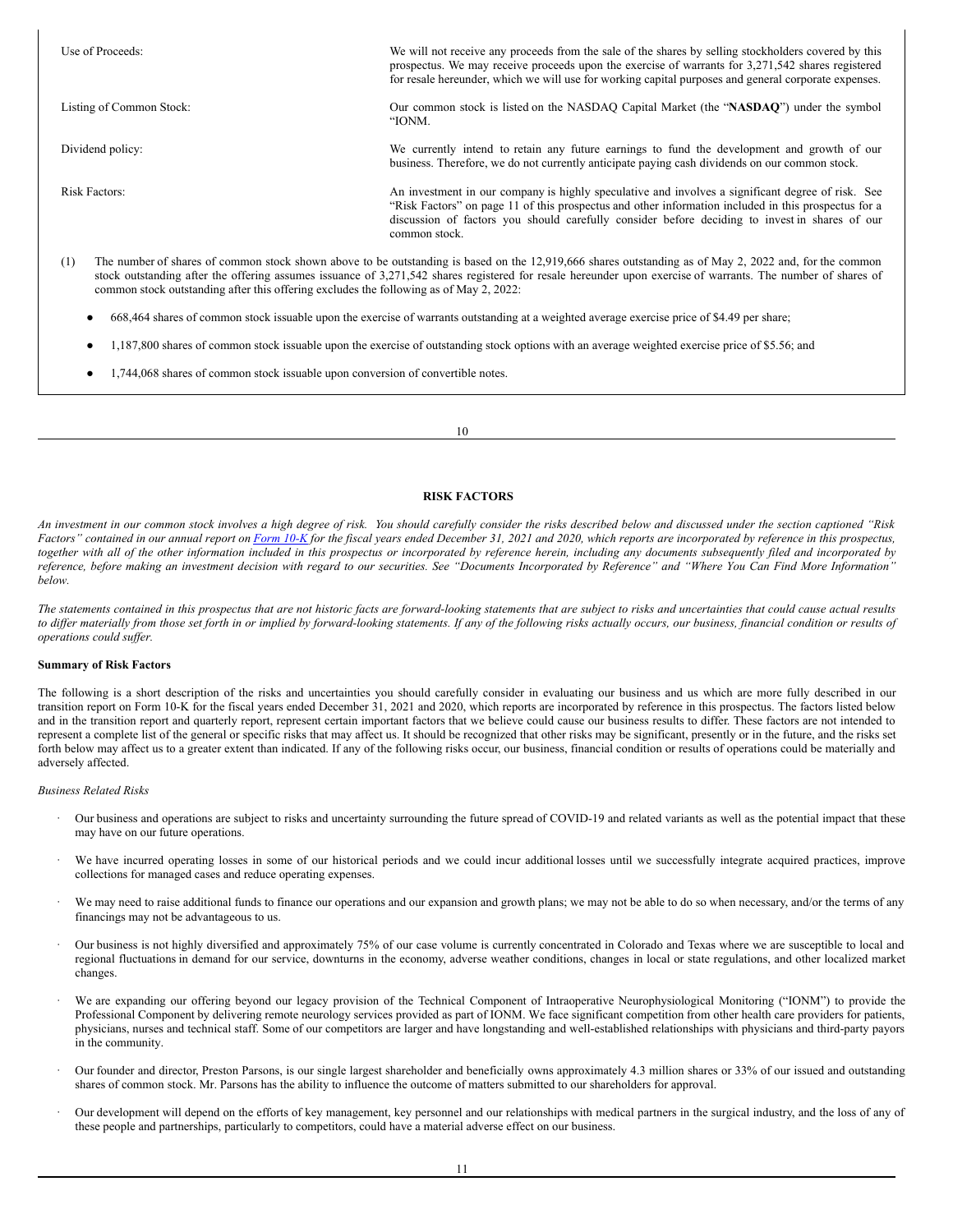- · We depend on payments from third-party payors, including private insurers, managed care organizations and hospitals, which may cause fluctuations in our revenue and delays and uncertainties in the reimbursement rate and the timing of reimbursement.
- State and Federal surprise billing legislation could lead to lower reimbursement rates.
- · Value-based purchasing initiatives of both governmental and private payors tying financial incentives to quality and efficiency of care will increasingly affect the results of operations of hospitals and other health care facilities where we operate and may negatively impact our revenues.
- Public scrutiny of the intraoperative neuromonitoring industry in general could have a material adverse effect on our business and results of operations.
- · Accounting adjustments due to changes in circumstances or estimates may require us to write-off accounts receivables or write-down intangible assets, such as goodwill, may have a material impact on our financial reporting and results of operations.
- Our business strategy has been to grow through expansion. Our efforts to execute our acquisition strategy may be affected by our ability to identify suitable candidates and negotiate and close acquisition transactions on acceptable terms.
- · Our success, in large part, is dependent upon referrals to our physicians from other physicians, systems, health plans and others in the communities in which we operate, and upon our medical staff's ability to maintain good relations with these referral sources.
- We may be involved in lawsuits, claims, audits and investigations, including those arising out of services provided, personal injury claims, professional liability claims, billing and marketing practices, employment disputes and contractual claims.
- We are subject to rising costs, including malpractice insurance premiums or claims may adversely affect our business.
- We are reliant on Software-as-a-Service (Saas) technologies from third parties, which could adversely affect our business.
- · Our business depends on network and mobile infrastructure developed and maintained by third-party providers. Any significant interruptions in service could result in limited capacity, processing delays and loss of customers.
- · Cybersecurity incidents could disrupt business operations, result in the loss of critical and confidential information, and adversely impact our reputation and results of operations.
- We rely on 3rd party software-as-a-service vendors for certain operational and administrative functions.
- There is currently a shortage of certified, interoperative neurophysiologists in the United States.

#### *Health Care Industry Regulatory Risks*

- The health care industry is heavily regulated, and we are required to comply with extensive and complex laws and regulations at the federal, state and local government levels. These regulations include:
	- o Anti-Kickback Statute, a provision of the Social Security Act of 1972
	- o Stark Law, 42 U.S.C. 1395nn, also known as the physician self-referral law

- o Health Insurance Portability and Accountability Act of 1996
- o Affordable Care Act
- o Health Care and Education Reconciliation Act of 2010
- Health Insurance Portability and Accountability Act of 1996 ("HIPAA")
- · If we fail to comply with applicable laws and regulations, we could suffer penalties or be required to make significant changes to our operations.
- As a health care provider, we are subject to professional liability claims both directly via our neurophysiologic ("INP") staff and indirectly through the malpractice of our reading partners and surgical partners.
- Political and regulatory changes, including insurance options, billing restrictions, patient rights and reimbursement regulation, may have a negative impact on the health care industry and our business.

#### *Risk Related to our Debenture*

- Restrictive covenants in our loan agreements with Centurion Financial Trust may restrict our ability to pursue our business strategies.
- · Our obligations to Centurion Financial Trust are secured by a security interest in substantially all of our assets, if we default on those obligations, the lender could foreclose on our assets.

#### *Risk Related to our Stock*

- We qualify as an "emerging growth company" under the JOBS Act. As a result, we are permitted to, and intend to, rely on exemptions from certain disclosure requirements.
- · Broad market and industry factors may affect the price of our common shares, regardless of our actual operating performance.
- Our common stock is listed in the U.S. on the NASDAQ Capital Markets.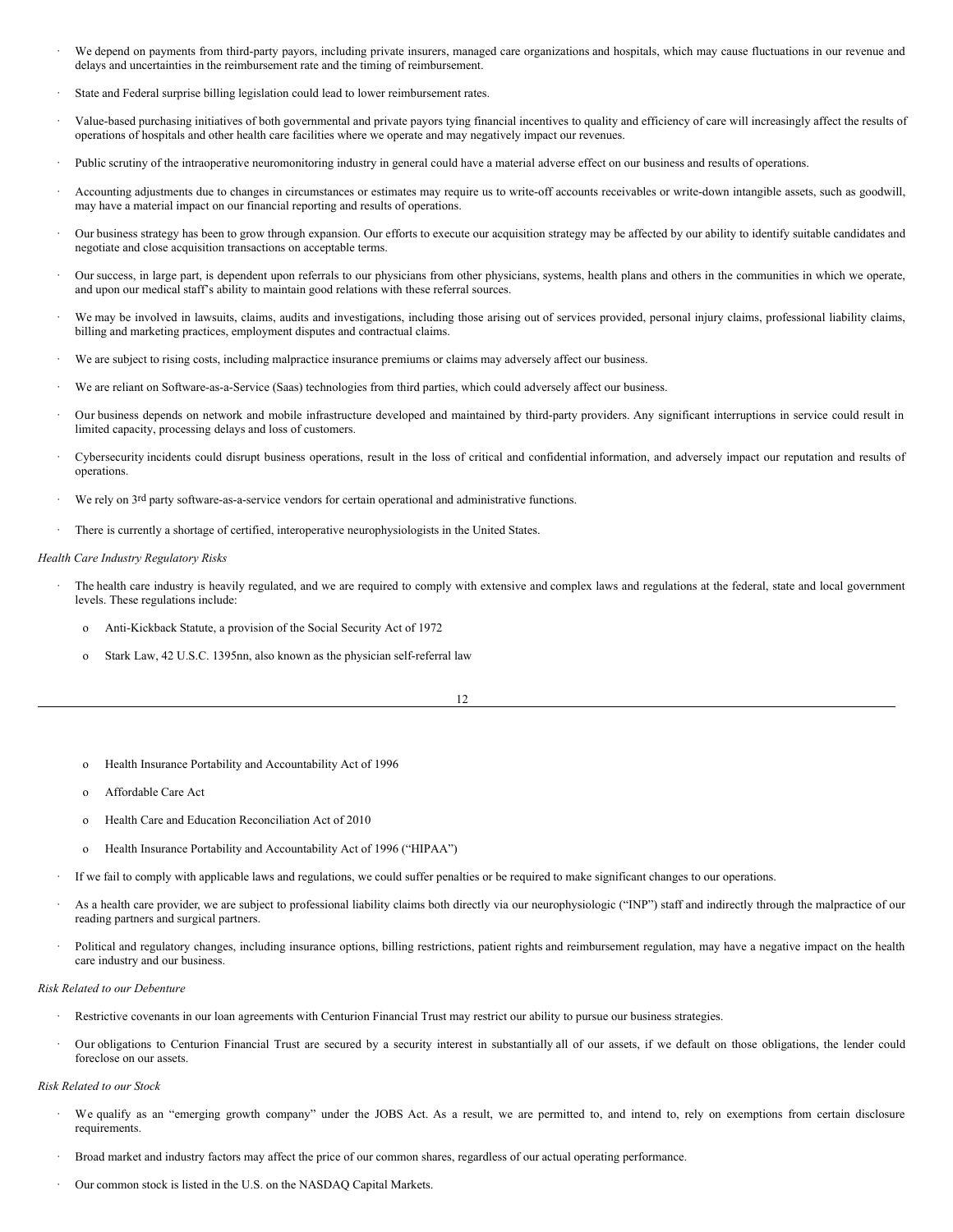The issuance of shares of common stock upon exercise of outstanding warrants could result in substantial dilution to our stockholders, which may have a negative effect on the price of our common stock.

13

## <span id="page-8-0"></span>**FORWARD-LOOKING STATEMENTS**

This prospectus, the documents incorporated by reference herein and the exhibits attached hereto contain "forward-looking statements" within the meaning of the Private Securities Litigation Reform Act of 1995, including statements regarding future events or our future results of operations, financial condition, business, strategies, financial needs, and the plans and objectives of management, are forward-looking statements. In some cases forward-looking statements can be identified because they contain words such as "anticipate," "believe," "continue," "could," "estimate," "expect," "intend," "may," "might," "ikely," "plan," "potential," "predict," "project," "seek," "should," "target," "will," "would," or similar expressions and the negatives of those terms. Forward-looking statements are based on information available to our management as of the date of this prospectus and our management's good faith belief as of such date with respect to future events and are subject to a number of risks, uncertainties, and assumptions that could cause actual performance or results to differ materially from those expressed in or suggested by the forward-looking statements, in particular the substantial risks and uncertainties related to the ongoing COVID-19 pandemic. Important factors that could cause such differences include, but are not limited to:

- our ability to sustain our revenue growth rate, to achieve or maintain profitability, and to effectively manage our anticipated growth;
- our short operating history makes it difficult to evaluate our business and future prospects;
- our dependence on the commercial success of our clients, the continued growth of the cannabis industry and the regulatory environment in which the cannabis industry operates;
- our ability to attract new clients on a cost-effective basis and the extent to which existing clients renew and upgrade their subscriptions;
- the timing of our introduction of new solutions or updates to existing solutions;
- our ability to successfully diversify our solutions by developing or introducing new solutions or acquiring and integrating additional businesses, products, services, or content;
- our ability to respond to changes within the cannabis industry;
- the effects of adverse changes in, or the enforcement of, federal laws regarding our clients' cannabis operations or our receipt of proceeds from such operations;
- our ability to manage unique risks and uncertainties related to government contracts;
- our ability to manage and protect our information technology systems;
- our ability to maintain and expand our strategic relationships with third parties;
- our ability to deliver our solutions to clients without disruption or delay;
- our exposure to liability from errors, delays, fraud, or system failures, which may not be covered by insurance;
- our ability to expand our international reach;
- our ability to retain or recruit officers, key employees, and directors;
- our ability to raise additional capital or obtain financing in the future;
- our ability to successfully integrate acquired businesses with Assure's business within anticipated timelines and at their expected costs;

14

- our ability to complete planned acquisitions on time or at all due to failure to obtain stockholder approval or governmental or regulatory clearances, or the failure to satisfy other conditions to completion, or the failure of completion for any other reason;
- our response to adverse developments in the general market, business, economic, labor, regulatory, and political conditions, including worldwide demand for cannabis and the spot price and long-term contract price of cannabis;
- our response to competitive risks;
- our ability to protect our intellectual property;
- the market reaction to negative publicity regarding cannabis;
- our ability to manage the requirements of being a public company;
- our ability to service our convertible debt;
- our accounting treatment of certain of our private warrants;
- our ability to effectively manage any disruptions to our business and/or any negative impact to our financial performance caused by the economic and social effects of the COVID-19 pandemic and measures taken in response; and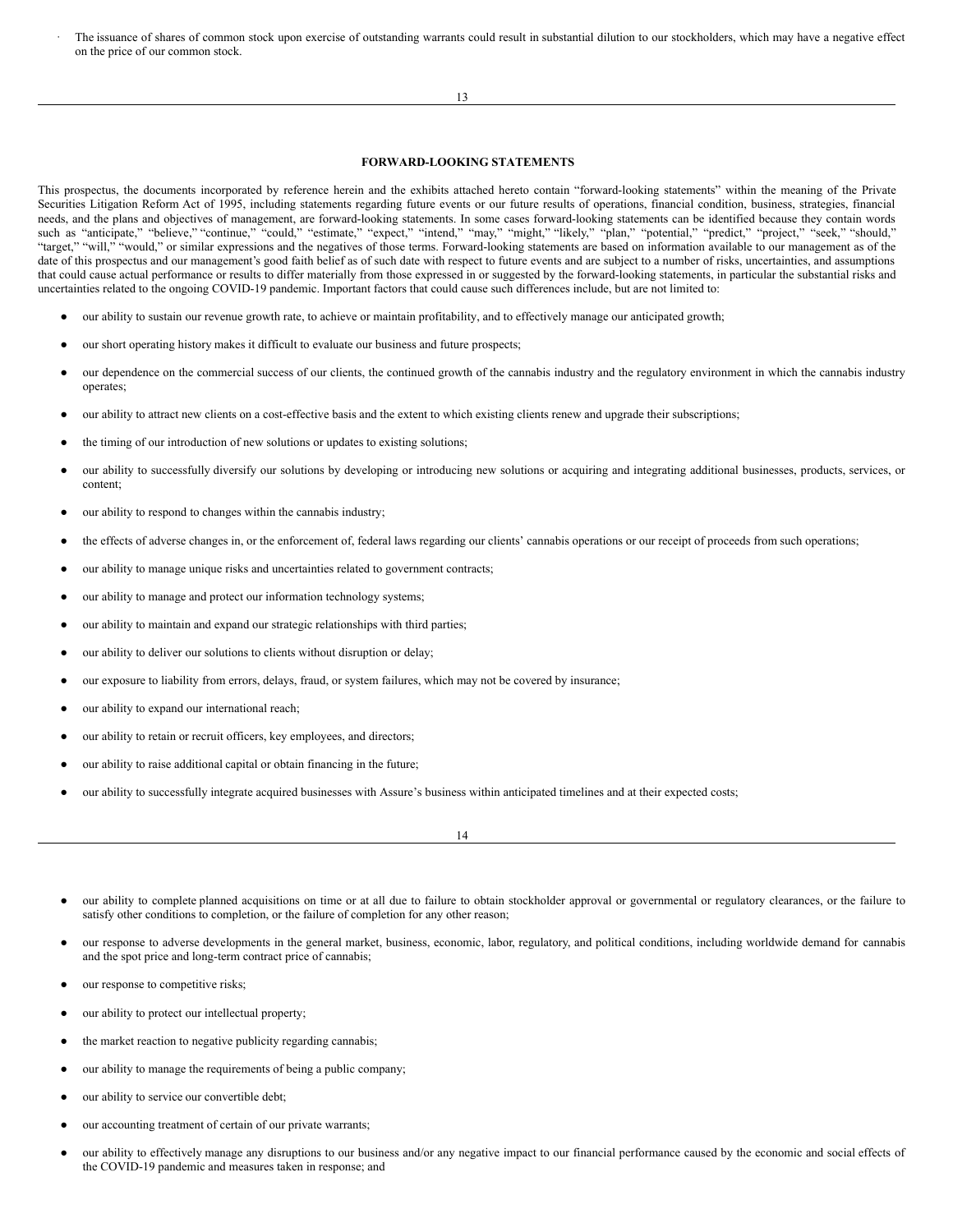other factors discussed in other sections of this prospectus, including the section titled "Risk Factors," and in the Company's fiscal years ended period ended December 31, 2021 and 2020 on Form 10-K, incorporated herein by reference, including the section titled "Management's Discussion and Analysis of Financial Condition and Results of Operations."

Should one or more of these risks or uncertainties materialize, or should underlying assumptions prove incorrect, actual results may vary materially from those anticipated, believed, estimated or expected. We caution readers not to place undue reliance on any such forward-looking statements, which speak only as of the date made. We disclaim any obligation subsequently to revise any forward-looking statements to reflect events or circumstances after the date of such statements or to reflect the occurrence of anticipated or unanticipated events.

We qualify all the forward-looking statements contained in this prospectus by the foregoing cautionary statements.

15

### <span id="page-9-0"></span>**RECENT DEVELOPMENTS**

On February 17, 2022, we announced that we had appointed Mr. Brian McDonald a vice president of business operations.

On March 24, 2022, we announced the appointment of a new Vice-President of Sales, Mr. Kelly Shelton, and Vice-President of Human Resources, Ms. Sherri Wagner.

On April 12, 2022, we announced a new partnership with Yankee Alliance, a member-driven healthcare group purchasing organization.

On April 19, 2022, we announced that we had ended our employment relationship with Mr. Preston Parsons as Founder.

## <span id="page-9-1"></span>**USE OF PROCEEDS**

This prospectus relates to the sale or other disposition of shares of our common stock by the selling stockholders listed under "Selling Stockholders" section below, and their transferees. We will not receive any proceeds from any sale of the shares by the selling stockholders. We may receive proceeds upon the exercise of warrants for 3,271,542 shares registered for resale hereunder, which we will use for working capital purposes and general corporate expenses.

## <span id="page-9-2"></span>**DETERMINATION OF OFFERING PRICE**

The selling stockholders will offer common stock at the prevailing market prices or privately negotiated price as they may determine from time to time.

The offering price of our common stock to be sold by the selling stockholders does not necessarily bear any relationship to our book value, assets, past operating results, financial condition or any other established criteria of value. The facts considered in determining the offering price were our financial condition and prospects, our limited operating history and the general condition of the securities market.

In addition, there is no assurance that our common stock will trade at market prices in excess of the offering price as prices for common stock in any public market will be determined in the marketplace and may be influenced by many factors, including the depth and liquidity.

## <span id="page-9-3"></span>**DIVIDEND POLICY**

We do not intend to pay dividends for the foreseeable future. In addition, our ability to pay dividends is restricted by agreements governing Assure's and its subsidiaries' debt, including the Company's senior secured convertible notes. See "Risk Factors" above.

## <span id="page-9-4"></span>**MARKET FOR COMMON SHARES**

Our shares of common stock trade on the NASDAQ under the symbol "IONM". On May 2, 2022, the last reported sale price of the common stock on the NASDAQ was \$3.79 per share. As of May 2, 2022, there were 12,919,666 shares of common stock issued and outstanding, and we had approximately80 registered shareholders of record.

## <span id="page-9-5"></span>**SELLING STOCKHOLDERS**

The following table sets forth certain information as of May 2, 2022, regarding the selling stockholders and the shares offered by them in this prospectus. In computing the number of shares owned by a person and the percentage ownership of that person in the table below, securities that are currently exercisable into shares of our common stock that are being offered in this prospectus are deemed outstanding. Such shares, however, are not deemed outstanding for the purposes of computing the percentage ownership of any other person. Except as indicated in the footnotes to the following table, each selling stockholder named in the table has sole voting and investment power with respect to the shares set forth opposite such stockholder's name. The percentage of ownership of each selling stockholder in the following table is based upon 12,919,666 shares of common stock outstanding as of May 2, 2022.

Except as set forth below, no selling stockholder has held a position as an officer or director of the Company, nor has any material relationship of any kind with us or any of our affiliates. All information with respect to share ownership has been furnished by the selling stockholders. The common stock being offered is being registered to permit secondary trading of the shares and the selling stockholders may offer all or part of the common stock owned for resale from time to time. Except as set forth below, none of the selling stockholders have any family relationships with our officers, directors or controlling stockholders. Furthermore, none of the selling stockholders are a registered broker-dealer or an affiliate of a registered broker-dealer.

The term "selling stockholder" also includes any transferees, assignees, pledges, donees, or other successors in interest (including equity holders of entities listed below) to the selling stockholder named in the table below. To our knowledge, subject to applicable community property laws, each person named in the table has sole voting and investment power with respect to the common stock set forth opposite such person's name. We will file a supplement to this prospectus (or a post-effective amendment hereto, if necessary) to name successors to any named selling stockholder who is able to use this prospectus to resell the securities registered hereby.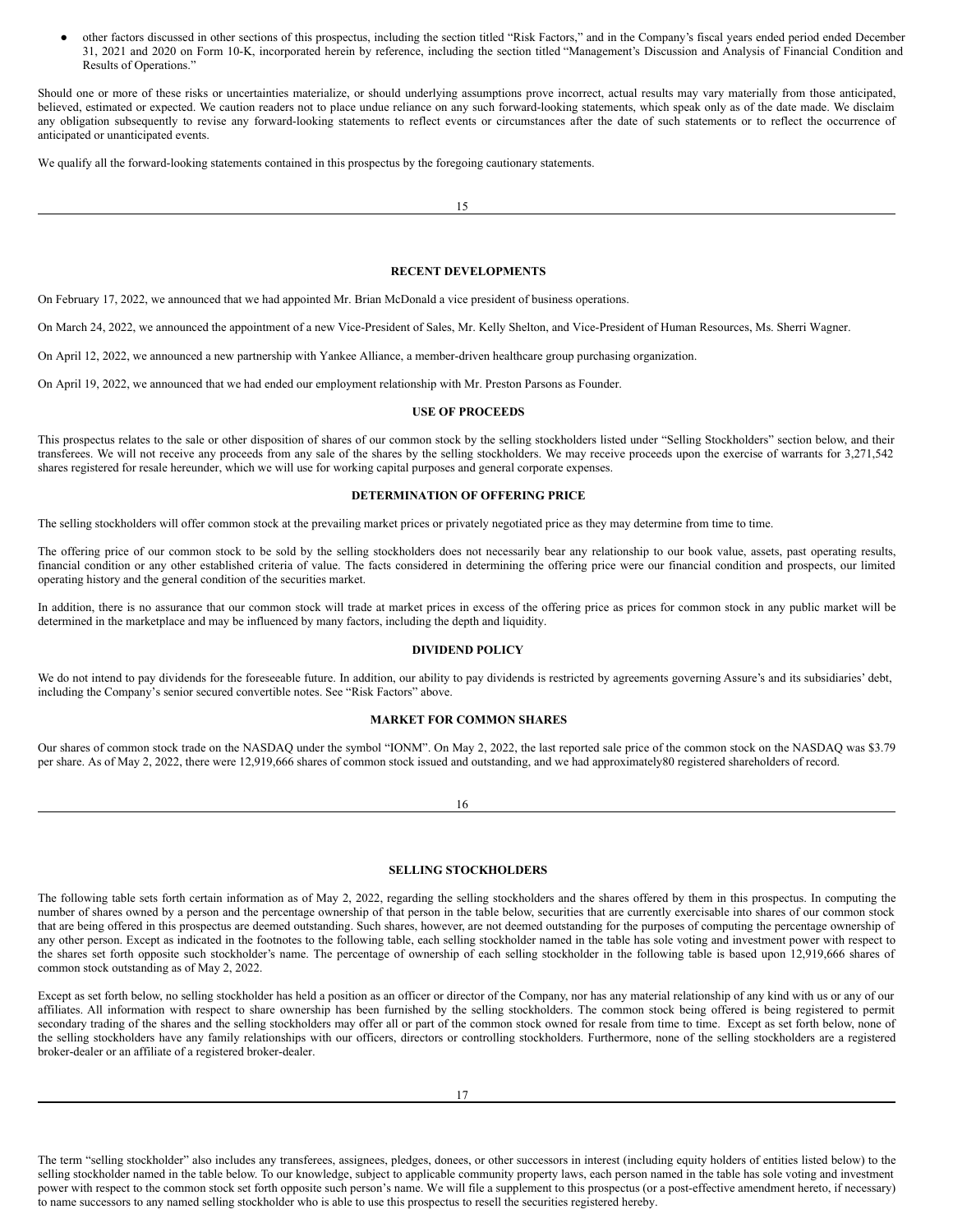| <b>Name of Selling Stockholder</b>                    | <b>Number of</b><br><b>Shares</b> of<br><b>Common Stock</b><br><b>Owned Prior</b><br>to Offering | <b>Maximum</b><br>Number of<br><b>Shares</b> of<br>Common<br><b>Stock to be</b><br>Sold<br><b>Pursuant to</b><br>this<br>prospectus | <b>Number of</b><br><b>Shares</b> of<br>Common<br><b>Stock Owned</b><br>After<br>Offering<br>Assuming<br><b>All Shares</b><br>are Sold (1) | Percentage<br>of Common<br><b>Stock Owned</b><br>After<br>Offering<br><b>Assuming All</b><br>Shares are<br>Sold $(1)$ |
|-------------------------------------------------------|--------------------------------------------------------------------------------------------------|-------------------------------------------------------------------------------------------------------------------------------------|--------------------------------------------------------------------------------------------------------------------------------------------|-----------------------------------------------------------------------------------------------------------------------|
| Christopher Davis (2)                                 | 220,238                                                                                          | 95,238                                                                                                                              | 125,000                                                                                                                                    | $\star$                                                                                                               |
| David Schecter (3)                                    | 48,900                                                                                           | 20,000                                                                                                                              | 28,900                                                                                                                                     | $\star$                                                                                                               |
| Goudy Park Capital, L.P. (4)                          | 228,571                                                                                          | 228,571                                                                                                                             |                                                                                                                                            | $\blacksquare$                                                                                                        |
| James J. Tiampo (5)                                   | 47,619                                                                                           | 47,619                                                                                                                              |                                                                                                                                            | $\blacksquare$                                                                                                        |
| Karl Brewer (6)                                       | 47,619                                                                                           | 47,619                                                                                                                              |                                                                                                                                            | $\blacksquare$                                                                                                        |
| Kestrel Flight Fund LLC (7)                           | 220,238                                                                                          | 220,238                                                                                                                             |                                                                                                                                            | $\overline{\phantom{a}}$                                                                                              |
| Manatuck Hill Navigator Master Fund, LP (8)           | 157,738                                                                                          | 157,738                                                                                                                             |                                                                                                                                            | $\blacksquare$                                                                                                        |
| Off-Piste Fund, L.P. (9)                              | 57,143                                                                                           | 57,143                                                                                                                              |                                                                                                                                            | $\blacksquare$                                                                                                        |
| The Charters Family Trust (10)                        | 120,000                                                                                          | 95,000                                                                                                                              | 25,000                                                                                                                                     | $\star$                                                                                                               |
| Norm Yurick (11)                                      | 40,000                                                                                           | 20,000                                                                                                                              | 20,000                                                                                                                                     | $\star$                                                                                                               |
| Ryan Yurick (12)                                      | 9,500                                                                                            | 9,500                                                                                                                               |                                                                                                                                            | $\blacksquare$                                                                                                        |
| Evelyn Grafton (13)                                   | 40,000                                                                                           | 40,000                                                                                                                              | $\overline{a}$                                                                                                                             | $\blacksquare$                                                                                                        |
| Margaret Hamingson (14)                               | 87,170                                                                                           | 20,000                                                                                                                              | 67,170                                                                                                                                     | $\star$                                                                                                               |
| KF Business Ventures, LP (15)                         | 47,620                                                                                           | 47,620                                                                                                                              |                                                                                                                                            |                                                                                                                       |
| John Farlinger (16)                                   | 308,032                                                                                          | 80,200                                                                                                                              | 227,832                                                                                                                                    | 1.76%                                                                                                                 |
| Preston Parsons (17)                                  | 4,334,098                                                                                        | 70,600                                                                                                                              | 4,263,498                                                                                                                                  | 32.42%                                                                                                                |
| Alex Rasmussen (18)                                   | 8,100                                                                                            | 8,100                                                                                                                               |                                                                                                                                            | $\blacksquare$<br>$\star$                                                                                             |
| John Price (19)                                       | 53,700                                                                                           | 13,700                                                                                                                              | 40,000                                                                                                                                     |                                                                                                                       |
| Sean Blosser (20)                                     | 3,100                                                                                            | 3,100                                                                                                                               |                                                                                                                                            | $\blacksquare$                                                                                                        |
| Stephanie Krouse (21)                                 | 3,300                                                                                            | 3,300                                                                                                                               |                                                                                                                                            | $\blacksquare$                                                                                                        |
| Jerod Powell (22)                                     | 1,700                                                                                            | 1,700                                                                                                                               |                                                                                                                                            | ٠                                                                                                                     |
| Scott Kozak (23)                                      | 1,700<br>54,000                                                                                  | 1,700<br>3,000                                                                                                                      |                                                                                                                                            | $\blacksquare$<br>$\star$                                                                                             |
| John Flood (24)                                       | 74,958                                                                                           |                                                                                                                                     | 51,000                                                                                                                                     | $\star$                                                                                                               |
| Christopher Rumana (25)<br>Steven Summer (26)         | 50,958                                                                                           | 18,626<br>18,626                                                                                                                    | 56,332<br>32.332                                                                                                                           | $\star$                                                                                                               |
|                                                       | 125,000                                                                                          | 125,000                                                                                                                             |                                                                                                                                            | $\blacksquare$                                                                                                        |
| Founding Asset Managemet (27)<br>Morgan Frank (28)    | 78,125                                                                                           | 78,125                                                                                                                              |                                                                                                                                            | ÷.                                                                                                                    |
| Manchester Explorer, L.P. (29)                        | 937,500                                                                                          | 937,500                                                                                                                             |                                                                                                                                            | $\blacksquare$                                                                                                        |
| JEB Partners, L.P. (30)                               | 156,250                                                                                          | 156,250                                                                                                                             |                                                                                                                                            | ÷.                                                                                                                    |
| James Besser (31)                                     | 78,125                                                                                           | 78,125                                                                                                                              |                                                                                                                                            | $\sim$                                                                                                                |
| Special Situations Fund III QP, L.P. (32)(36)         | 658,135                                                                                          | 658,135                                                                                                                             |                                                                                                                                            | ÷.                                                                                                                    |
| Special Situations Cayman Fund, L.P. (33)(36)         | 218,257                                                                                          | 218,257                                                                                                                             |                                                                                                                                            | $\overline{\phantom{a}}$                                                                                              |
| Special Situations Life Sciences Fund, L.P. (34)(36)  | 373,608                                                                                          | 373,608                                                                                                                             |                                                                                                                                            | ÷.                                                                                                                    |
| Special Situations Private Equity Fund, L.P. (35)(36) | 312,500                                                                                          | 312,500                                                                                                                             |                                                                                                                                            | $\blacksquare$                                                                                                        |
| Juda Living Trust (37)                                | 31,250                                                                                           | 31,250                                                                                                                              | ÷                                                                                                                                          | $\blacksquare$                                                                                                        |
| Alan Budd Zuckerman (38)                              | 48,000                                                                                           | 40,000                                                                                                                              | 8,000                                                                                                                                      | $\star$                                                                                                               |
| Trent Carman (39)                                     | 24,303                                                                                           | 24,303                                                                                                                              |                                                                                                                                            | $\blacksquare$                                                                                                        |
| Aaryn Schuetz (40)                                    | 400                                                                                              | 400                                                                                                                                 |                                                                                                                                            | $\blacksquare$                                                                                                        |
| Mike Silver (41)                                      | 5,000                                                                                            | 5,000                                                                                                                               |                                                                                                                                            | $\blacksquare$                                                                                                        |
| <b>TOTAL</b>                                          | 11,276,662                                                                                       | 6,331,598                                                                                                                           | 4,945,064                                                                                                                                  |                                                                                                                       |

The percentage of common stock own is less than 1%.

(1) Represents all shares offered by such Selling Stockholder under this prospectus and assumes the Selling Stockholder sells all shares.

- (2) Shares to be sold acquired in the November 2021 private placement. The named individual is resident in London, England and exercises voting and dispositive power over the shares.
- (3) Shares to be sold acquired in the November 2021 private placement. The named individual is resident in Chestnut Hill, Massachusetts and exercises voting and dispositive power over the shares.
- (4) Shares to be sold acquired in the November 2021 private placement. Goudy Park Capital, L.P. is a limited partnership with its address at 1 North Franklin Street, Suite 350, Chicago, Illinois 60606. James DeYoung as Chief Investment Officer of Goudy Park Capital, L.P. exercises voting and dispositive power over the shares.
- (5) Shares to be sold acquired in the November 2021 private placement. The named individual is resident in Reno, Nevada and exercises voting and dispositive power over the shares.
- (6) Shares to be sold acquired in the November 2021 private placement. The named individual is resident in St. Pete Beach, Florida and exercises voting and dispositive power over the shares.
- (7) Includes 125,000 shares of common stock acquirable upon exercise of warrants acquired in the December 2020 private placement which are registered for resale and qualified under this prospectus. Kestrel Flight Fund LLC is a limited liability company with its address at 149 Meadowbrook Road, Weston, Massachusetts. Albert Hanser as managing partner of Kestrel Flight Fund LLC exercises voting and dispositive power over the shares.

<sup>(8)</sup> Includes 95,238 shares of common stock acquired in the November 2021 private placement and 62,500 shares of common stock acquirable upon exercise of warrants acquired in the December 2020 private placement which are registered for resale and qualified under this prospectus. Manatuck Hill Navigator Master Fund, LP is a limited partnership with its address at 1465 Post Road East, Westport, Connecticut. Thomas Scalia as general partner of Manatuck Hill Navigator Master Fund, LP exercises voting or dispositive power over the shares.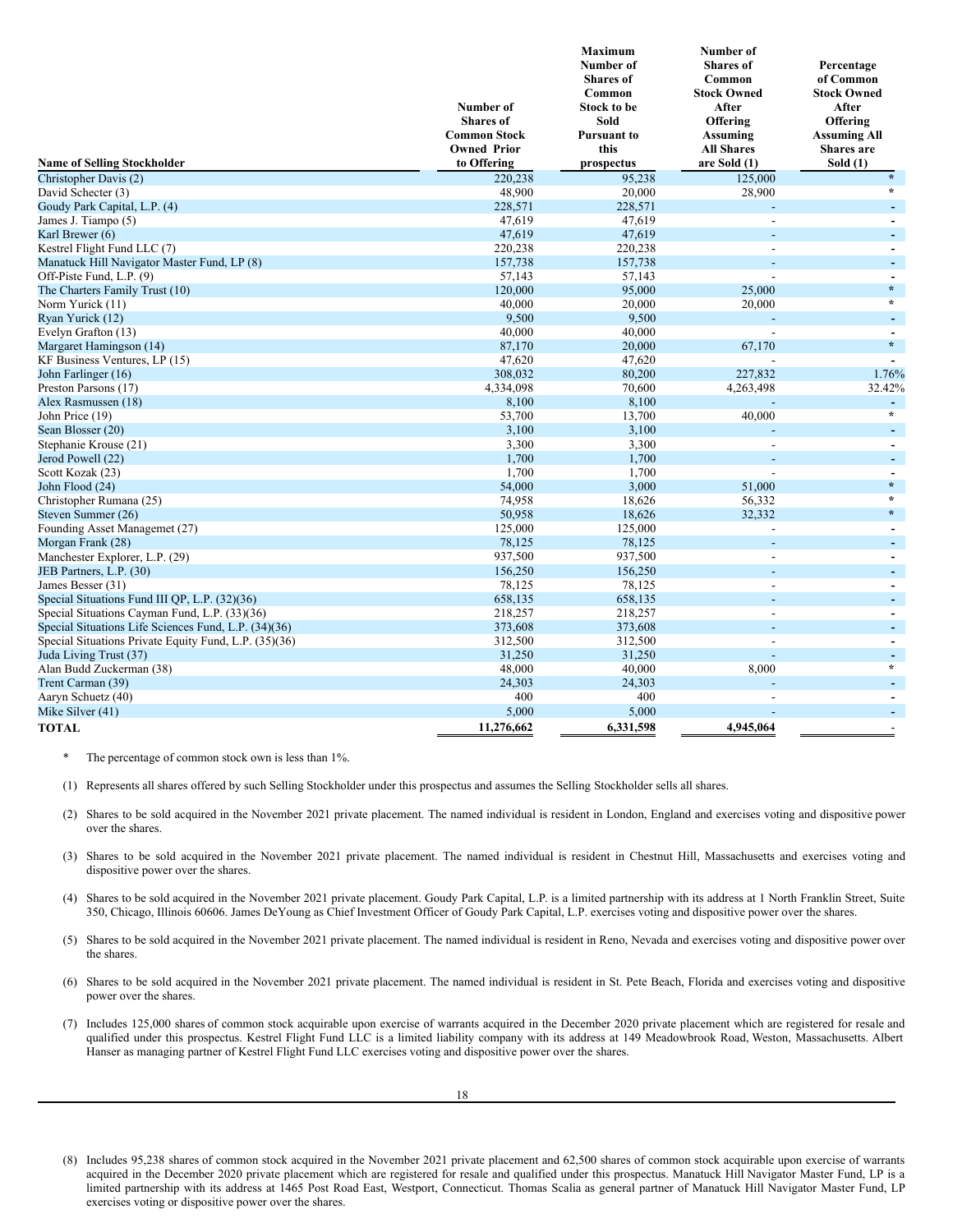- (9) Shares to be sold acquired in the November 2021 private placement. Off-Piste Fund LP is a limited partnership with its address at 200 S. Virginia Street, 8th Floor, Reno Nevada 89501. James Tiampo as president of Verbier Management Corp. the general partner of Off-Piste Fund LP exercises voting and dispositive power over the shares.
- (10) Shares to be sold acquired in the November 2021 private placement. The Charters Family Trust is a family trust with the beneficiary owner resident in Calabasaa, California. William F. Charters as the beneficiary owner exercises voting and dispositive power over the shares.
- (11) Shares to be sold acquired in the November 2021 private placement. The named individual is resident in Vancouver, British Columbia and exercises voting and dispositive power over the shares.
- (12) Shares to be sold acquired in the November 2021 private placement. The named individual is resident in Abbotsford, British Columbia and exercises voting and dispositive power over the shares.
- (13) Shares to be sold acquired in the November 2021 private placement. The named individual is resident in Langley, British Columbia and exercises voting and dispositive power over the shares.
- (14) Shares to be sold acquired in the November 2021 private placement. The named individual is resident in Vancouver, British Columbia and exercises voting and dispositive power over the shares.
- (15) Shares to be sold acquired in the November 2021 private placement. KF Business Ventures, LP is a limited partnership with its address at 1520 Tower Grove Drive, Beverly Hills, California 90210. Mr. Robert Kopple as president of Kopple Financial, Inc. the general partner of KF Business Ventures, LP exercises voting and dispositive power over the shares.
- (16) Includes 32,000 shares of common stock and 32,000 shares of common stock acquirable upon exercise of warrants acquired in the December 2020 private placement and 16,200 shares of common stock acquired in the November 2021 private placement which are registered for resale and qualified under this prospectus. Mr. Farlinger is the Company's Chairman of the Board and Chief Executive Officer. He is resident in Denver, Colorado and exercises voting and dispositive power over the shares. Beneficial ownership consists of 150,232 shares of common stock and 157,800 shares of common stock acquirable upon exercise of stock options (26,800 shares) and warrants (32,000 shares) within 60 days of January 26, 2022. Of the shares of common stock beneficially owned by Mr. Farlinger, 60,000 shares were issued under a restricted stock grant agreement, subject to forfeiture, which will vest on December 31, 2021 or earlier upon satisfaction of certain conditions. Includes 60,400 shares of common stock issuable upon exercise of vested options exercisable until October 1, 2023, at an exercise price of \$9.00 per share. Includes 23,400 shares of common stock issuable upon exercise of vested options exercisable until January 16, 2024, at an exercise price of \$7.80 per share. Includes 42,000 shares of common stock issuable upon exercise of vested options exercisable until February 1, 2026, at an exercise price of \$5.30 per share. Does not include unvested options to 58,000 shares of common stock vesting 12,000 shares on each of August 2, 2022, February 2, 2023, August 2, 2023 and February 2, 2024 and exercisable at a price of \$5.30 per share.

$$
19\quad
$$

- (17) Includes 31,250 shares of common stock and 31,250 shares of common stock acquirable upon exercise of warrants acquired in the December 2020 private placement and 8,100 shares of common stock acquired in the November 2021 private placement which are registered for resale and qualified under this prospectus. Mr. Parsons is the founder and a director of the Company. He is resident in Denver, Colorado and exercises voting and dispositive power over the shares. Beneficial ownership of 4,094,748 shares of common stock and 231,250 shares of common stock acquirable upon exercise of stock options (200,000 shares) and warrants (31,250 shares) within 60 days of January 26, 2022. Mr. Parsons holds a portion of the shares of common stock through Triple C Holdings, LLC (a family holding company). Of the shares of common stock beneficially owned by Mr. Parsons, 660,000 shares were issued under a restricted stock grant agreement, subject to forfeiture, which will vest on December 31, 2021 or earlier upon satisfaction of certain conditions. Includes 200,000 shares of common stock issuable upon exercise of vested options exercisable until August 25,2025 at an exercise price of \$0.25 per share.
- (18) Shares to be sold acquired in the November 2021 private placement. Mr. Rasmussen is a non-executive officer of the Company. He is resident in Denver, Colorado and exercises voting and dispositive power over the shares.
- (19) Shares to be sold acquired in the November 2021 private placement. Mr. Price is the Chief Financial Officer of the Company. He is resident in Denver, Colorado and exercises voting and dispositive power over the shares. Beneficial ownership includes 13,700 shares and 40,000 shares of common stock acquirable upon exercise of stock options 60 days from May 2, 2022. Includes 23,333 shares of common stock issuable upon exercise of vested options exercisable until December 10, 2025 at an exercise price of \$4.85 per share. Includes 20,000 shares of common stock issuable upon exercise of vested options exercisable until October 1, 2026 at an exercise price of \$7.65 per share. Does not include unvested options to 20,000 shares of common stock vesting 6,667 shares on each of December 10, 2022, June 10, 2023 and December 10, 2023 and exercisable at a price of \$4.85 per share. Does not include unvested options to 8,000 shares of common stock vesting 1,333 shares on each of September 1, 2023 and March 1, 2024 and 1,335 on September 1, 2024 and exercisable at a price of \$7.65 per share.
- (20) Shares to be sold acquired in the November 2021 private placement. Mr. Blosser is a non-executive officer of the Company. He is resident in Denver, Colorado and exercises voting and dispositive power over the shares.
- (21) Shares to be sold acquired in the November 2021 private placement. Ms. Krouse is a non-executive officer of the Company. She is resident in Denver, Colorado and exercises voting and dispositive power over the shares.
- (22) Shares to be sold acquired in the November 2021 private placement. Mr. Powell is a non-executive officer of the Company. He is resident in Denver, Colorado and exercises voting and dispositive power over the shares.
- (23) Shares to be sold acquired in the November 2021 private placement. Mr. Kozak is a non-executive officer of the Company. He is resident in Denver, Colorado and exercises voting and dispositive power over the shares.
- (24) Shares to be sold acquired in the November 2021 private placement. Mr. Flood is a director of the Company. He is resident in Denver, Colorado and exercises voting and dispositive power over the shares. Beneficial ownership consists of 40,000 shares of common stock held directly and 14,000 shares of common stock acquirable upon exercise of stock options within 60 days of May 2, 2022. Includes 14,000 shares of common stock issuable upon exercise of vested options exercisable until April 15, 2024, at an exercise price of \$5.60 per share. Does not include unvested options 16,000 shares of common stock vesting 4,000 on each of October 15, 2022, April 15, 2023, October 15, 2023 and April 15, 2024.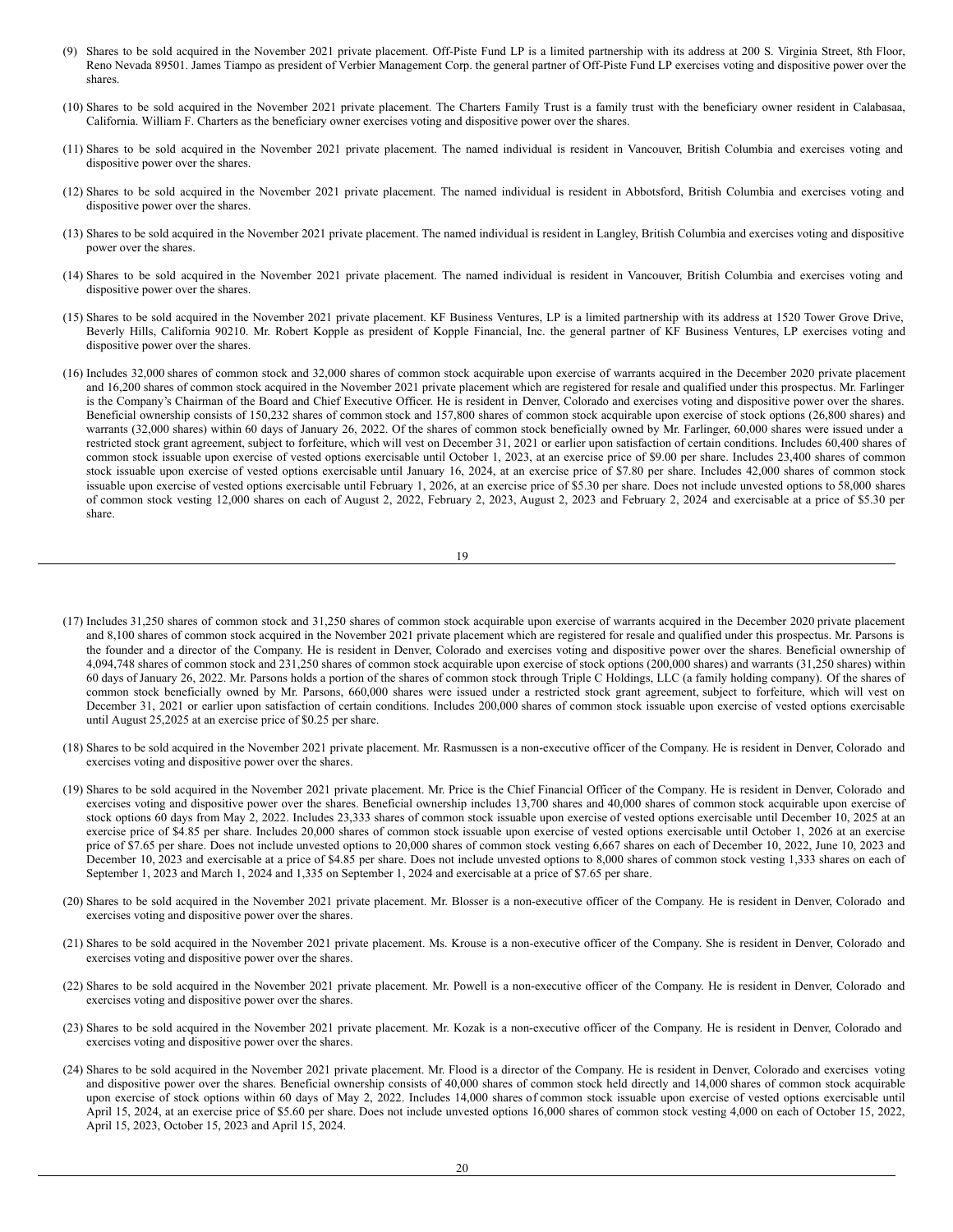- (25) Includes 7,813 shares of common stock and 7,813 shares of common stock acquirable upon exercise of warrants acquired in the December 2020 private placement and 3,000 shares of common stock acquired in the November 2021 private placement which are registered for resale and qualified under this prospectus. Mr. Rumana is a director of the Company. He is resident in Tallahassee, Florida and exercises voting and dispositive power over the shares. Beneficial ownership consists of 30,812 shares of common stock and 47,146 shares of common stock acquirable upon exercise of stock options (32,667 shares) and warrants (7,812) within 60 days of May 2, 2022. Includes 30,000 shares of common stock issuable upon exercise of vested options exercisable until January 16, 2024, at an exercise price of \$7.80 per share. Includes 9,334 shares of common stock issuable upon exercise of vested options exercisable until February 1, 2026, at an exercise price of \$5.30 per share. Does not include unvested options to 10,666 shares of common stock vesting 2,667 shares on each of August 2, 2022, February 2, 2023, August 2, 2023 and February 2, 2024 and exercisable at a price of \$5.30 per share.
- (26) Includes 7,813 shares of common stock and 7,813 shares of common stock acquirable upon exercise of warrants acquired in the December 2020 private placement and 3,000 shares of common stock acquired in the November 2021 private placement which are registered for resale and qualified under this prospectus. Mr. Summer is a director of the Company. He is resident in Denver, Colorado and exercises voting and dispositive power over the shares. Beneficial ownership consists of 10,812 shares of common stock and 43,146 shares of common stock acquirable upon exercise of stock options (24,667 shares) and warrants (7,813) within 60 days of May 2, 2022. Includes 22,000 shares of common stock issuable upon exercise of vested options exercisable until October 4, 2024, at an exercise price of \$6.40 per share. Includes 8,000 shares of common stock issuable upon exercise of vested options exercisable until January 16, 2024, at an exercise price of \$7.80 per share. Includes 9,334 shares of common stock issuable upon exercise of vested options exercisable until February 1, 2026, at an exercise price of \$5.30 per share. Does not include unvested options to 4,000 shares of common stock vesting on October 10, 2022 and exercisable at a price of \$7.80 per share or unvested options to 10,666 shares of common stock vesting 2,667 shares on each of August 2, 2022, February 2, 2023, August 2, 2023 and February 2, 2024 and exercisable at a price of \$5.30 per share.
- (27) Includes 125,000 shares of common stock acquirable upon exercise of warrants acquired in the December 2020 private placement which are registered for resale and qualified under this prospectus. Christopher Davis has voting or disposition power over these securities.
- (28) Includes 78,215 shares of common stock acquirable upon exercise of warrants acquired in the December 2020 private placement which are registered for resale and qualified under this prospectus. Morgan Frank has voting and disposition power over these securities.
- (29) Includes 937,500 shares of common stock acquirable upon exercise of warrants acquired in the December 2020 private placement which are registered for resale and qualified under this prospectus. James Besser is managing member of Manchester Explorer, L.P. and has voting or disposition power over these securities. Pursuant to a letter agreement by and between Assure Holdings Corp. and Manchester Explorer, L.P., the beneficial ownership of Manchester Explorer, L.P. and its affiliated persons may not exceed 9.99% for the purposes of Section 13(d) of the Securities Exchange Act of 1934, as amended. Accordingly, stock purchase warrants may not be exercised by Manchester Explorer, L.P. if the beneficial ownership of Manchester Explorer, L.P. and its affiliated persons exceed 9.99%.
- (30) Includes 156,250 shares of common stock acquirable upon exercise of warrants acquired in the December 2020 private placement which are registered for resale and qualified under this prospectus. James Besser is managing member of JEB Partners, L.P. and has voting or disposition power over these securities.

| I |  |
|---|--|

- (31) Includes 78,125 shares of common stock acquirable upon exercise of warrants acquired in the December 2020 private placement which are registered for resale and qualified under this prospectus.
- (32) Includes 658,135 shares of common stock acquirable upon exercise of warrants acquired in the December 2020 private placement which are registered for resale and qualified under this prospectus. David Greenhouse is managing partner of Special Situations Fund III QP, L.P. and Austin Marxe, David Greenhouse and Adam Stettner share voting or disposition power over these securities. See also, notes (33), (34), and (35).
- (33) Includes 218,257 shares of common stock acquirable upon exercise of warrants acquired in the December 2020 private placement which are registered for resale and qualified under this prospectus. David Greenhouse is managing partner of Special Situations Cayman Fund, L.P. and Austin Marxe, David Greenhouse and Adam Stettner share voting or disposition power over these securities.
- (34) Includes 373,608 shares of common stock acquirable upon exercise of warrants acquired in the December 2020 private placement which are registered for resale and qualified under this prospectus. David Greenhouse is managing partner of Special Situations Life Sciences Fund, L.P. and Austin Marxe, David Greenhouse and Adam Stettner share voting or disposition power over these securities.
- (35) Includes 312,500 shares of common stock acquirable upon exercise of warrants acquired in the December 2020 private placement which are registered for resale and qualified under this prospectus. David Greenhouse is managing partner of Special Situations Private Equity Fund, L.P. and Austin Marxe, David Greenhouse and Adam Stettner share voting or disposition power over these securities.
- (36) David Greenhouse is managing partner of Special Situations Fund III QP, L.P., Special Situations Cayman Fund, L.P., Special Situations Life Sciences Fund, L.P. and Special Situations Private Equity Fund, L.P. (collectively, the "**Holders**"). Austin Marxe, David Greenhouse and Adam Stettner share voting or disposition power over securities owned the Holders. Pursuant to a letter agreement, the beneficial ownership of these Holders and their affiliated persons may not exercise voting power over Assure common stock in excess of 9.99% of the issued and outstanding shares, as determined under Section 13(d) of the Securities Exchange Act of 1934, as amended, subject to the TSXV accepting and clearing the holder's personal information forms or waiver of the restrictions with 61 day notice. The Holders collectively beneficially own 1,562,500 shares of common stock, subject to the letter agreement.
- (36) Includes 31,250 shares of common stock acquirable upon exercise of warrants acquired in the December 2020 private placement which are registered for resale and qualified under this prospectus. Tom Juda is the trustee of the Juda Living Trust and has voting or disposition power over these securities.
- (37) Includes 20,000 shares of common stock and 20,000 shares of common stock acquirable upon exercise of warrants acquired in the December private placement which are registered for resale and qualified under this prospectus. The named individual has voting and disposition power of these securities.
- (38) Includes 7,887 shares of common stock and 16,416 shares of common stock acquirable upon exercise of warrants acquired in the December 2020 private placement. The named individual has voting and disposition power over these securities.
- (39) Shares to be sold acquired in the November 2021 private placement. Mr. Shuetz is a non-executive officer of the Company. He is resident in Denver, Colorado and exercises voting and dispositive power over the shares.
- (40) Shares to be sold acquired in the November 2021 private placement. The named individual exercises voting and dispositive power over the shares.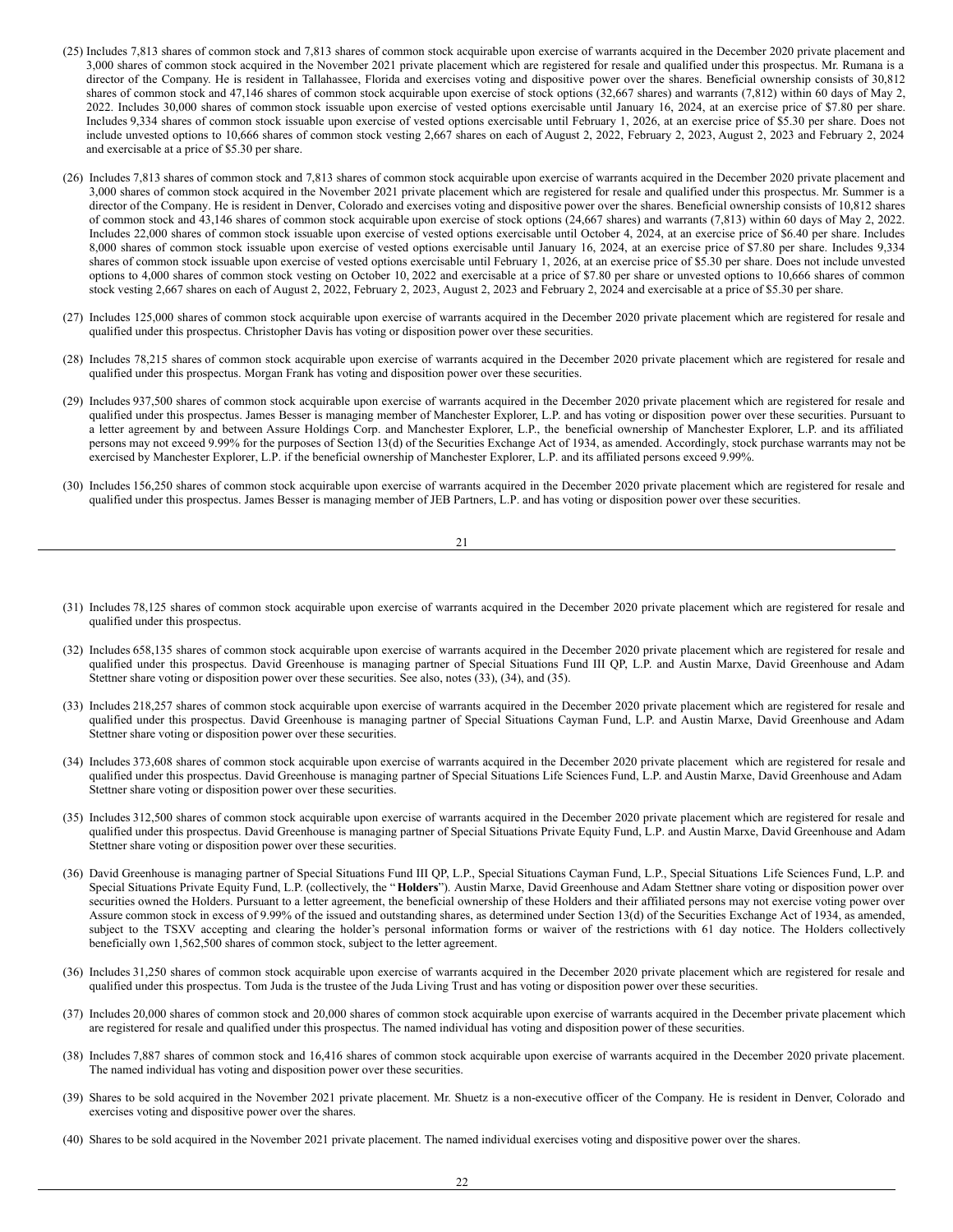## <span id="page-13-0"></span>**DESCRIPTION OF CAPITAL STOCK**

### **Authorized Capital Stock**

Our authorized capital stock consists of 180,000,000 shares of common stock, par value \$0.001 per share. As of May 2, 2021 there were 12,919,666 shares of our common stock outstanding.

### **Common Stock**

We are authorized to issue up to a total of 180,000,000 shares of common stock, par value \$0.001 per share. Holders of our common stock are entitled to one vote for each share held on all matters submitted to a vote of our stockholders. Holders of our common stock have no cumulative voting rights. Further, holders of our common stock have no preemptive or conversion rights or other subscription rights. Upon our liquidation, dissolution or winding-up, holders of our common stock are entitled to share in all assets remaining after payment of all liabilities and the liquidation preferences of any of our outstanding shares of preferred stock. Holders of our common stock are entitled to receive dividends, if any, as may be declared from time to time by our Board out of our assets which are legally available. Such dividends, if any, are payable in cash, in property or in shares of capital stock.

The holders of shares of our common stock entitled to cast at least a majority of the total votes entitled to be cast by the holders of all of our outstanding capital stock, present in person or by proxy, are necessary to constitute a quorum at any meeting. If a quorum is present, an action by stockholders entitled to vote on a matter is approved if the number of votes cast in favor of the action exceeds the number of votes cast in opposition to the action. The vote of a majority of our stock held by shareholders present in person or represented by proxy and entitled to vote at the Meeting will be sufficient to elect Directors or to approve a proposal.

### **Anti-Takeover Provisions of Nevada State Law**

Certain anti-takeover provisions of Nevada law could have the effect of delaying or preventing a third party from acquiring us, even if the acquisition arguably could benefit our stockholders.

Nevada's "combinations with interested stockholders" statutes, Nevada Revised Statues ("**NRS**") 78.411 through 78.444, inclusive, prohibit specified types of business "combinations" between certain Nevada corporations and any person deemed to be an "interested stockholder" for two years after such person first becomes an "interested stockholder" unless the corporation's board of directors approves the combination, or the transaction by which such person becomes an "interested stockholder", in advance, or unless the combination is approved by the board of directors and sixty percent of the corporation's voting power not beneficially owned by the interested stockholder, its affiliates and associates. Further, in the absence of prior approval certain restrictions may apply even after such two-year period. However, these statutes do not apply to any combination of a corporation and an interested stockholder after the expiration of four years after the person first became an interested stockholder. For purposes of these statutes, an "interested stockholder" is any person who is (1) the beneficial owner, directly or indirectly, of ten percent or more of the voting power of the outstanding voting shares of the corporation, or (2) an affiliate or associate of the corporation and at any time within the two previous years was the beneficial owner, directly or indirectly, of ten percent or more of the voting power of the then outstanding shares of the corporation. The definition of the term "combination" is sufficiently broad to cover most significant transactions between a corporation and an "interested stockholder." These statutes generally apply to Nevada corporations with 200 or more stockholders of record. However, a Nevada corporation may elect in its articles of incorporation not to be governed by these particular laws, but if such election is not made in the corporation's original articles of incorporation, the amendment (1) must be approved by the affirmative vote of the holders of stock representing a majority of the outstanding voting power of the corporation not beneficially owned by interested stockholders or their affiliates and associates, and (2) is not effective until 18 months after the vote approving the amendment and does not apply to any combination with a person who first became an interested stockholder on or before the effective date of the amendment. We have made such an election in our original articles of incorporation.

23

Nevada's "acquisition of controlling interest" statutes, NRS 78.378 through 78.379, inclusive, contain provisions governing the acquisition of a controlling interest in certain Nevada corporations. These "control share" laws provide generally that any person that acquires a "controlling interest" in certain Nevada corporations may be denied voting rights, unless a majority of the disinterested stockholders of the corporation elects to restore such voting rights. Absent such provision in our bylaws, these laws would apply to us as of a particular date if we were to have 200 or more stockholders of record (at least 100 of whom have addresses in Nevada appearing on our stock ledger at all times during the 90 days immediately preceding that date) and do business in the State of Nevada directly or through an affiliated corporation, unless our articles of incorporation or bylaws in effect on the tenth day after the acquisition of a controlling interest provide otherwise. These laws provide that a person acquires a "controlling interest" whenever a person acquires shares of a subject corporation that, but for the application of these provisions of the NRS, would enable that person to exercise (1) one fifth or more, but less than one third, (2) one third or more, but less than a majority or (3) a majority or more, of all of the voting power of the corporation in the election of directors. Once an acquirer crosses one of these thresholds, shares which it acquired in the transaction taking it over the threshold and within the 90 days immediately preceding the date when the acquiring person acquired or offered to acquire a controlling interest become "control shares" to which the voting restrictions described above apply.

Nevada law also provides that directors may resist a change or potential change in control if the directors determine that the change is opposed to, or not in the best interests of, the corporation. The existence of the foregoing provisions and other potential anti-takeover measures could limit the price that investors might be willing to pay in the future for shares of our common stock. They could also deter potential acquirers of our Company, thereby reducing the likelihood that you could receive a premium for your common stock in an acquisition.

## **Anti-Takeover Effects of Our Articles of Incorporation and Bylaws**

The following provisions of our articles of incorporation and bylaws could have the effect of delaying or discouraging another party from acquiring control of us and could encourage persons seeking to acquire control of us to first negotiate with our board of directors:

- no cumulative voting in the election of directors, which limits the ability of minority stockholders to elect director candidates;
- the right of our board of directors to elect a director to fill a vacancy created by the expansion of the board of directors or the resignation, death or removal of a director, with our stockholders only allowed to fill such a vacancy if not filled by the board;
- the ability of our board of directors to alter our bylaws without obtaining shareholder approval; and
- the requirement that a special meeting of stockholders may be called only by either (i) the directors; (ii) the chairman of the board; or (iii) the chief executive officer.

## **Forum Selection and Jurisdiction**

Our bylaws provides that unless we consent in writing to the selection of an alternative forum, the applicable court of competent jurisdiction shall be the state and federal courts located in Denver, Colorado (the "**Colorado Court**"),which Colorado Court shall, to the fullest extent permitted by law, be the sole and exclusive forum for actions or other proceedings relating to: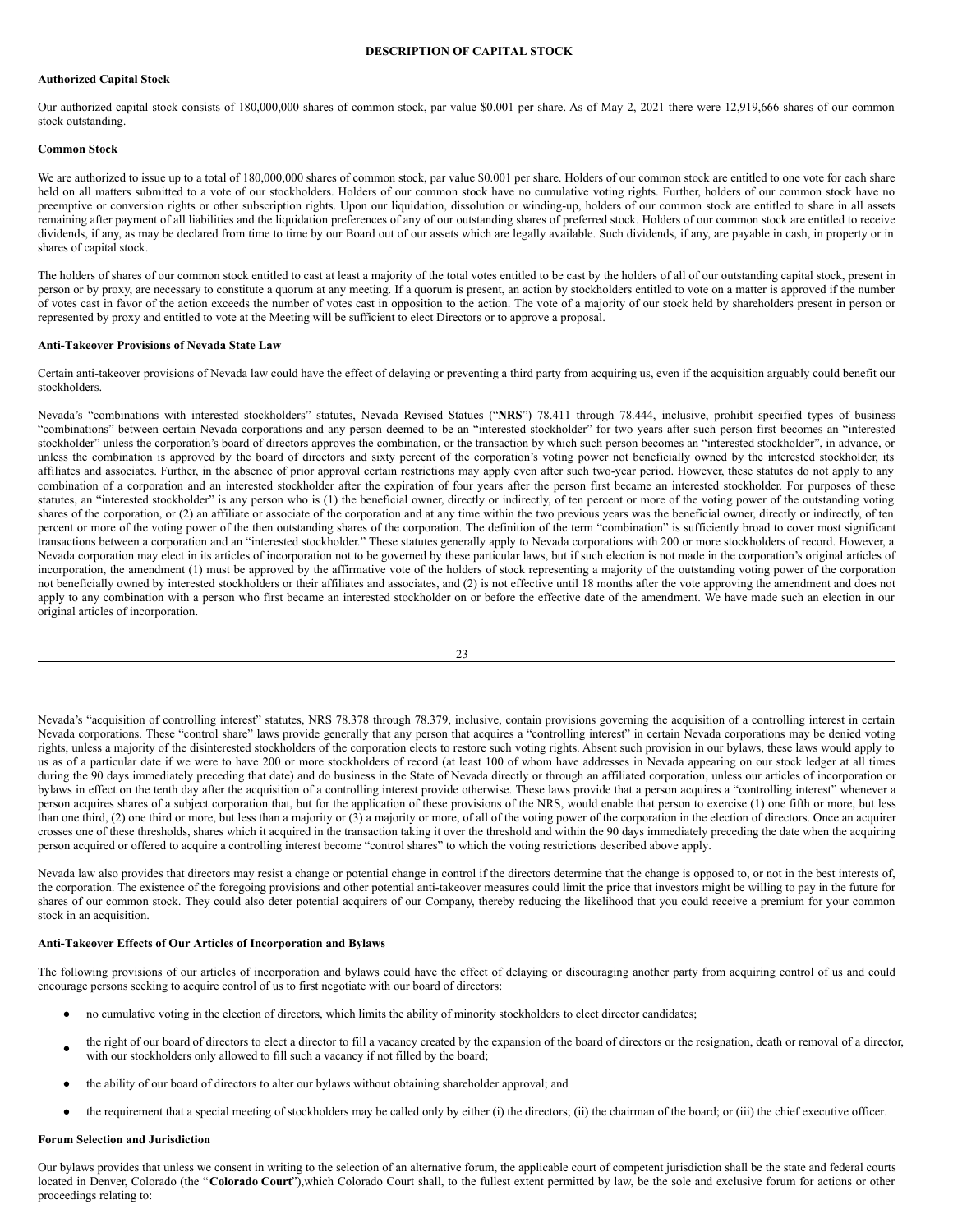- (ii) an application for an oppression remedy, including an application for leave to commence such a proceeding;
- (iii) an action asserting a claim of breach of the duty of care owed by us; any director, officer or other employee or any shareholder;
- (iv) an action asserting a claim of breach of fiduciary duty owed by any director, officer or other employee or any shareholder;
- (v) an action or other proceeding asserting a claim or seeking a remedy pursuant to any provision of the Nevada Revised Statute or our articles or bylaws; and
- (vi) an action or other proceeding asserting a claim against us or any director or officer or other employee of the Corporation regarding a matter of the regulation of our business and affairs.

The choice of forum provision may limit a shareholder's ability to bring a claim in a judicial forum that it finds favorable for disputes, which may discourage such lawsuits. We interpret the forum selection clauses in our bylaws to be limited to specified actions and not to apply to actions arising under the Exchange Act or the Securities Act. Section 27 of the Exchange Act provides that, United States federal courts shall have jurisdiction over all suits and any action brought to enforce any duty or liability created by the Exchange Act or the rules and regulations thereunder and Section 22 of the Securities Act provides that, United States federal and state courts shall have concurrent jurisdiction over all suits brought to enforce any duty or liability created by the U.S. Securities Act or the rules and regulations thereunder.

#### **Transfer Agent and Registrar**

The transfer agent and registrar for our common stock is Computershare Trust Company of Canada.

### **Indemnification of Directors and Officers**

The NRS empower us to indemnify our directors and officers against expenses relating to certain actions, suits or proceedings as provided for therein. In order for such indemnification to be available, the applicable director or officer must not have acted in a manner that constituted a breach of his or her fiduciary duties and involved intentional misconduct, fraud or a knowing violation of law, or must have acted in good faith and reasonably believed that his or her conduct was in, or not opposed to, our best interests. In the event of a criminal action, the applicable director or officer must not have had reasonable cause to believe his or her conduct was unlawful.

Pursuant to our articles, we may indemnify each of our present and future directors, officers, employees or agents who becomes a party or is threatened to be made a party to any suit or proceeding, whether pending, completed or merely threatened, and whether said suit or proceeding is civil, criminal, administrative, investigative, or otherwise, except an action by or in the right of the Company, by reason of the fact that he is or was a director, officer, employee, or agent of the Company, or is or was serving at the request of the Company as a director, officer, employee, or agent of another corporation, partnership, joint venture, trust, or other enterprise, against expenses, including, but not limited to, attorneys' fees, judgments, fines, and amounts paid in settlement actually and reasonably incurred by him in connection with the action, suit, proceeding or settlement, provided such person acted in good faith and in a manner which he reasonably believed to be in or not opposed to the best interest of the Company, and, with respect to any criminal action or proceeding, had no reasonable cause to believe his conduct was unlawful.

The expenses of directors, officers, employees or agents of the Company incurred in defending a civil or criminal action, suit, or proceeding may be paid by the Company as they are incurred and in advance of the final disposition of the action, suit, or proceeding, if and only if the director, officer, employee or agent undertakes to repay said expenses to the Company if it is ultimately determined by a court of competent jurisdiction, after exhaustion of all appeals therefrom, that he is not entitled to be indemnified by the corporation.

25

No indemnification shall be applied, and any advancement of expenses to or on behalf of any director, officer, employee or agent must be returned to the Company, if a final adjudication establishes that the person's acts or omissions involved a breach of any fiduciary duties, where applicable, intentional misconduct, fraud or a knowing violation of the law which was material to the cause of action.

The NRS further provides that a corporation may purchase and maintain insurance or make other financial arrangements on behalf of any person who is or was a director, officer, employee or agent of the corporation, or is or was serving at the request of the corporation as a director, officer, employee or agent of another corporation, partnership, joint venture, trust or other enterprise for any liability asserted against him and liability and expenses incurred by him in his capacity as a director, officer, employee or agent, or arising out of his status as such, whether or not the corporation has the authority to indemnify him against such liability and expenses. We have secured a directors' and officers' liability insurance policy. We expect that we will continue to maintain such a policy.

## **Disclosure of Commission Position on Indemnification for Securities Act Liabilities**

Insofar as indemnification for liabilities under the Securities Act may be permitted to officers, directors or persons controlling the Company pursuant to the foregoing provisions, the Company has been informed that is it is the opinion of the SEC that such indemnification is against public policy as expressed in such Securities Act and is, therefore, unenforceable.

#### <span id="page-14-0"></span>**PLAN OF DISTRIBUTION**

The selling stockholders, which as used herein includes donees, pledgees, transferees or other successors-in-interest selling shares of common stock previously issued and the shares of common stock issuable upon exercise of the warrants, or interests in shares of common stock received after the date of this prospectus from a selling stockholder as a gift, pledge, partnership distribution or other transfer, may, from time to time, sell, transfer or otherwise dispose of any or all of their shares of common stock or interests in shares of common stock on any stock exchange, market or trading facility on which the shares are traded or in private transactions. The selling stockholders may sell their shares of our common stock pursuant to this prospectus at fixed prices, at prevailing market prices at the time of sale, at prices related to the prevailing market price, at varying prices determined at the time of sale, or at negotiated prices.

The selling stockholders may use any one or more of the following methods when disposing of shares or interests therein:

- ordinary brokerage transactions and transactions in which the broker-dealer solicits purchasers;
- block trades in which the broker-dealer will attempt to sell the shares as agent, but may position and resell a portion of the block as principal to facilitate the transaction;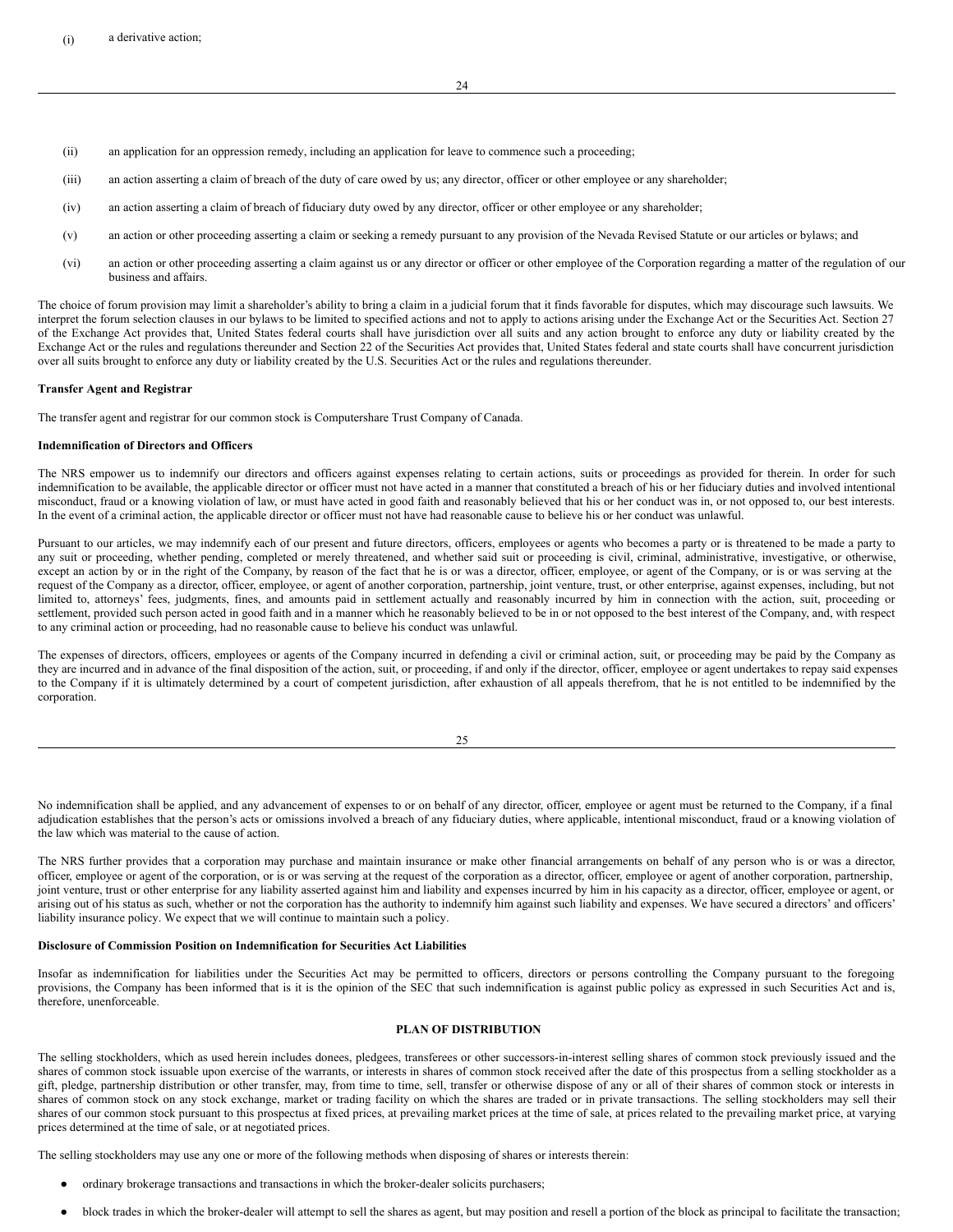- purchases by a broker-dealer as principal and resale by the broker-dealer for its account;
- an exchange distribution in accordance with the rules of the applicable exchange;
- privately negotiated transactions;
- short sales;

26

- through the writing or settlement of options or other hedging transactions, whether through an options exchange or otherwise;
- broker-dealers may agree with the selling stockholders to sell a specified number of such shares at a stipulated price per share;
- a combination of any such methods of sale; and
- any other method permitted pursuant to applicable law.

The selling stockholders and any underwriters, broker-dealers or agents that participate in the sale of the common stock or interests therein may be "underwriters" within the meaning of Section 2(11) of the Securities Act. Any discounts, commissions, concessions or profit they earn on any resale of the shares may be underwriting discounts and commissions under the Securities Act. Selling stockholders who are "underwriters" within the meaning of Section  $2(11)$  of the Securities Act will be subject to the prospectus delivery requirements of the Securities Act.

To the extent required, the shares of our common stock to be sold, the names of the selling stockholders, the respective purchase prices and public offering prices, the names of any agents, dealer or underwriter, any applicable commissions or discounts with respect to a particular offer will be set forth in an accompanying prospectus supplement or, if appropriate, a post-effective amendment to the registration statement that includes this prospectus.

In order to comply with the securities laws of some states, if applicable, the common stock may be sold in these jurisdictions only through registered or licensed brokers or dealers. In addition, in some states the common stock may not be sold unless it has been registered or qualified for sale or an exemption from registration or qualification requirements is available and is complied with.

We have advised the selling stockholders that the anti-manipulation rules of Regulation M under the Exchange Act may apply to sales of shares in the market and to the activities of the selling stockholders and their affiliates. In addition, we will make copies of this prospectus (as it may be supplemented or amended from time to time) available to the selling stockholders for the purpose of satisfying the prospectus delivery requirements of the Securities Act. The selling stockholders may indemnify any broker-dealer that participates in transactions involving the sale of the shares against certain liabilities, including liabilities arising under the Securities Act.

We have agreed to indemnify the selling stockholders against liabilities, including liabilities under the Securities Act and state securities laws, relating to the registration of the shares offered by this prospectus.

We have agreed with the selling stockholders to keep the registration statement of which this prospectus constitutes a part effective until such time as the shares offered by the selling stockholders have been effectively registered under the Securities Act and disposed of in accordance with such registration statement, the shares offered by the selling stockholders have been disposed of pursuant to Rule 144 under the Securities Act or the shares offered by the selling stockholders may be resold pursuant to Rule 144 without restriction or limitation (including without the requirement to be in compliance with Rule  $144(c)(1)$ ) or another similar exemption under the Securities Act.

### <span id="page-15-0"></span>**LEGAL MATTERS**

The validity of the common stock being offered by this prospectus has been passed upon for us by Dorsey & Whitney LLP.

## <span id="page-15-1"></span>**EXPERTS**

The audited consolidated financial statements of Assure Holdings Corp. and its subsidiaries, as of and for the years ended December 31, 2021 and 2020 included in this prospectus have been so included in reliance upon the report of Baker Tilly US LLP, independent registered public accountants, upon the authority of said firm as experts in accounting and auditing.

27

## <span id="page-15-2"></span>**DOCUMENTS INCORPORATED BY REFERENCE**

The SEC allows us to "incorporate by reference" information we file with the SEC. This means that we can disclose important information to you by referring you to those documents. Any information we reference in this manner is considered part of this prospectus. Information we file with the SEC after the date of this prospectus will automatically update and, to the extent inconsistent, supersede the information contained in this prospectus.

The following documents have been filed by us with the SEC, are specifically incorporated by reference into, and form an integral part of, this prospectus.

- (a) our Annual Report on [Form](https://www.sec.gov/ix?doc=/Archives/edgar/data/1798270/000155837022003471/ionm-20211231x10k.htm) 10-K for the fiscal year ended December 31, 2021, which report contains our audited consolidated financial statements and the notes thereto as of December 31, 2021 and 2020 and for the fiscal years ended December 31, 2021 and 2020, together with the auditors' report thereon and the related management's discussion and analysis of financial condition and results of operations for the fiscal years ended December 31, 2021 and 2020, as filed with the SEC on March 14, 2022;
- (b) our Current Report on  $Form 8-K$  $Form 8-K$  $Form 8-K$  as filed with the SEC on April 20, 2022;</u>
- (c) the description of the common stock contained in the registration statement on  $\overline{Form 8-A}$  $\overline{Form 8-A}$  $\overline{Form 8-A}$  of the Company filed with the SEC on September 7, 2021, including any amendment or report filed for purposes of updating such description; and
- (d) all other documents filed by us with the SEC under Sections 13(a), 13(c), 14 or 15(d) of the Exchange Act (excluding, unless otherwise provided therein or herein, information furnished pursuant to Item 2.02 and Item 7.01 on any Current Report on Form 8-K), after the date of this prospectus but before the end of the offering of the securities made by this prospectus.